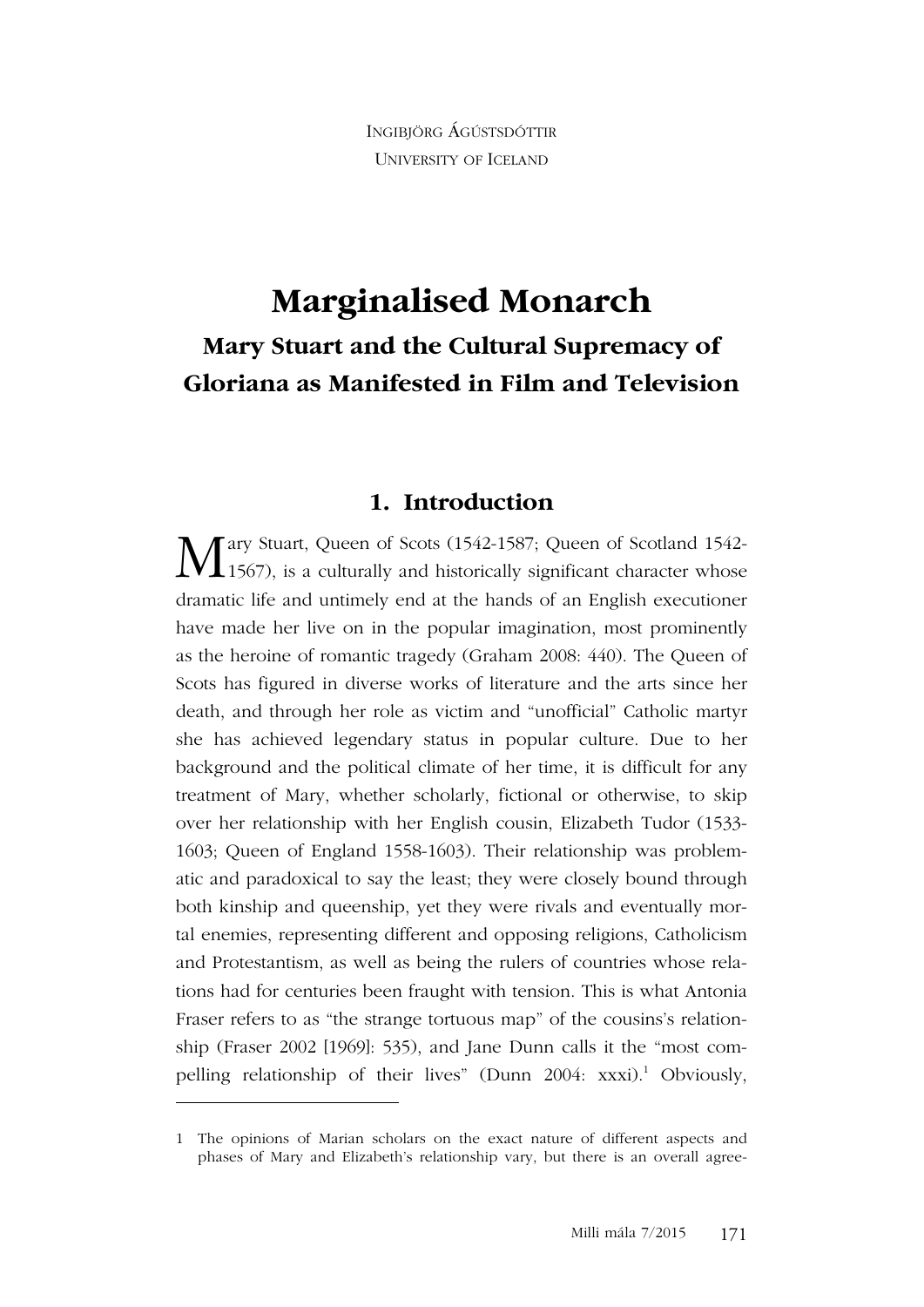Elizabeth always needs to be taken into account when fictionalizing the life of Mary Queen of Scots.

Mary's relationship with Scotland was, and remains, complicated and paradoxical. Her reign there after returning from France was filled with difficulties and the events that shocked her contemporaries at home and abroad (the murders of Rizzio and Darnley and Mary's subsequent marriage to Bothwell) are seen by modern historians as both a result of her own misguided actions and of the divisions and rivalry endemic among the Scottish nobility of the time (e.g. Fraser 2002 [1969]; Graham 2008; Guy 2004; Weir 2003). Mary's own Catholicism complicated matters further, and her forced abdication was clearly welcomed by Scottish Protestants. Repudiated by the Scots and thrown on the mercy of her cousin Elizabeth, Mary's religion and the threat it invoked eventually determined English policy towards her affairs, leading to her execution on 8 February 1587 after more than eighteen years of imprisonment in England. Consequently, because of her Catholicism, Mary can be seen as a symbol for an old form of religion

ment on the troubled nature of this relationship. Jane Dunn sums it up as a relationship where kinship played a big part and where opposites attracted: "While Mary lived, Elizabeth's isolation as a regnant queen in a world of men was relieved; there was a sympathy between them and […] they were among the closest blood relations that either had left in the world. Although temperamentally opposed and living their lives to different ideals, Mary had insisted on stressing this familial female relationship: mother, daughter, sister, cousin; in every one of her multitude of letters over the years she reminded Elizabeth of their blood connection. There was an attraction too in opposites, a fascination with those who lived out the unlived side of oneself. Mary had recklessly pursued her heart in a way Elizabeth would never contemplate and Elizabeth had assumed authority in government that had won the world's grudging respect. Elizabeth and Mary had offered to each other a different way of seeing, a point of identity and contrast. In their solitary queenship, the existence of the other, a cousin too, meant each was not entirely alone" (Dunn 2004: 500). John Guy points out an element of jealousy in Elizabeth's feelings towards Mary, to the extent that it prevented a meeting between the two queens simply because Elizabeth was afraid that Mary would "overshadow or surpass her" (Guy 2004: 511). While agreeing to a certain extent with the "well-entrenched interpretation" of the two women as "rival" queens, Guy also argues that Mary and Elizabeth "had much more in common than this reductionist model allows" (Guy 2004: 511). He moreover points out that the common representation of Elizabeth as ruling from the head and Mary from the heart, a notion clearly echoed in Dunn's summary above, is based on a Protestant stereotype derived from John Knox's proclamation to this effect, because in Knox's eyes "a Protestant Queen was an 'exceptional' personality able to overcome the frailty of her gender, whereas Catholic Queens were not" (Guy 2004: 203).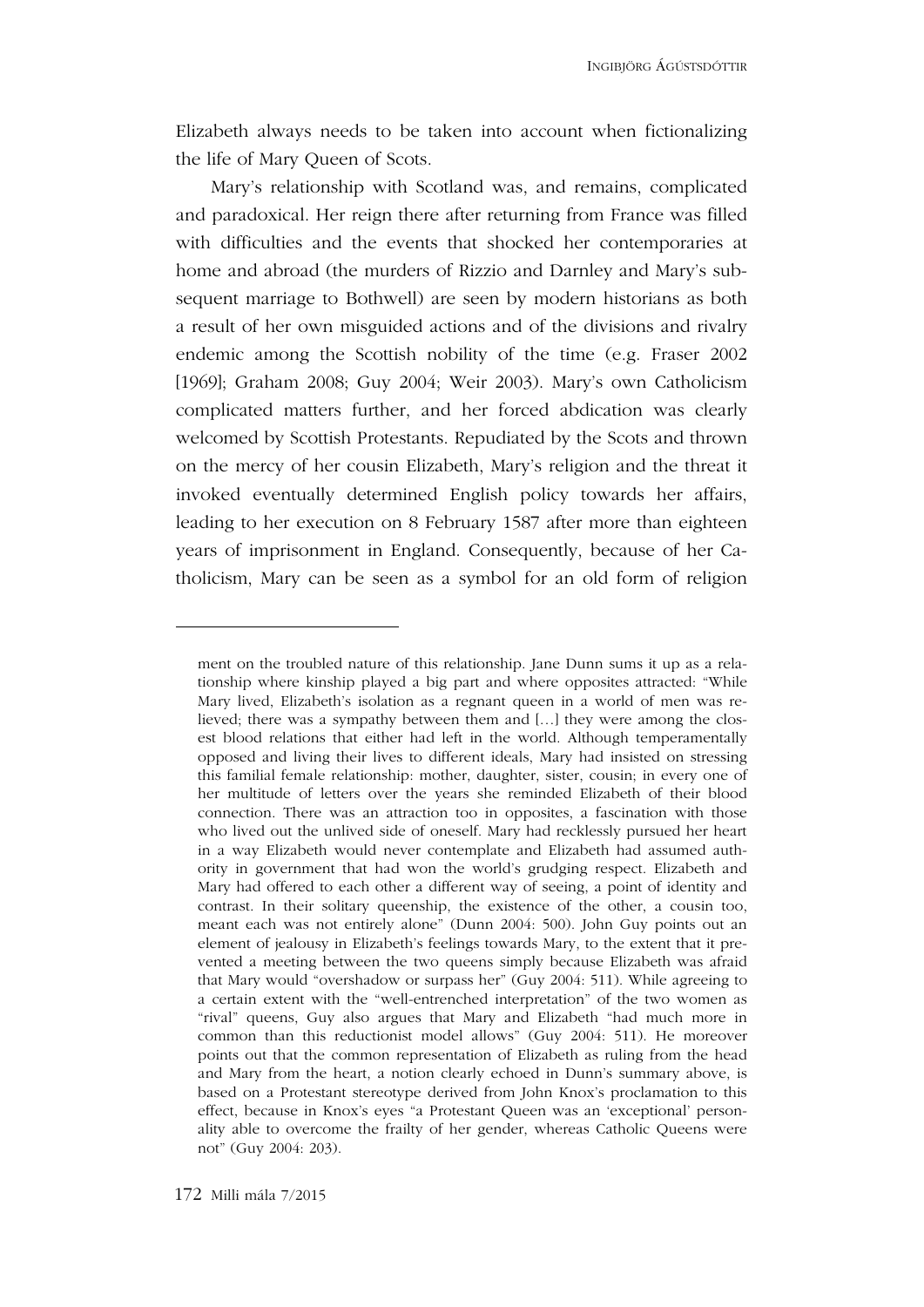that was forced to make way for the new religious order promoted by Elizabeth and her councillors. As a Scottish monarch, Mary can now also be read as representative of the subjugation—and even assimilation—of Scotland by England, despite her historical repudiation by the Scots; cultural and national memory is highly selective, and today we only need to visit Holyrood Palace or tourist shops on the Royal Mile in Edinburgh to see that Mary Queen of Scots is accorded a highly significant status in representations of Scottish history, cultural heritage and identity. Indeed, according to Esther Breitenbach and Lynn Abrams, Mary remains one of few popular icons of Scottishness that are female, in the company of male figures like William Wallace and Robert Burns (Breitenbach and Adams 2006: 17). Nevertheless, Mary's symbolic function in Scotland is both paradoxical and problematic in the historical sense, both because Mary's Catholicism allied her with Europe, in particular France and Spain, and because she was in her own time rejected by the country whose tourist industry now claims her as the Scots' most potent romantic icon.

Comparable to Mary, Elizabeth I has become an English icon and "England's most recognizable royal export" as noted by Julia M. Walker (Walker 2004: 3). Elizabeth I is seen to represent an English "Golden Age," standing for "the beginnings of empire, the defeat of the Armada […] and an England without the complications of a fallen empire, postcolonial immigrants, or economic recession" (Moss 2006: 807). Through such associations, the figure of the Virgin Queen, Good Queen Bess, or Gloriana, has retained a considerable hold on the public consciousness. Elizabeth has become a sort of trademark, or logo, for England, her image even marking England as the centre of the literary world (Moss 2006: 798). While each queen can thus be seen as a symbol for her country, Elizabeth's image is much more clearly invested in a notion of national, cultural, and even historical, superiority. Indeed, it is my contention that in filmic dramatisations of Mary, there is a clear tendency to measure Mary's story against that of Elizabeth's in a way that Mary's role, her political importance, her value and strengths as a monarch, are trivialised or even marginalised. This applies even to some films where the main subject is the life of Mary Stuart herself. In addition, there is even a tendency to glorify the power and success of the English Gloriana as a means of upholding a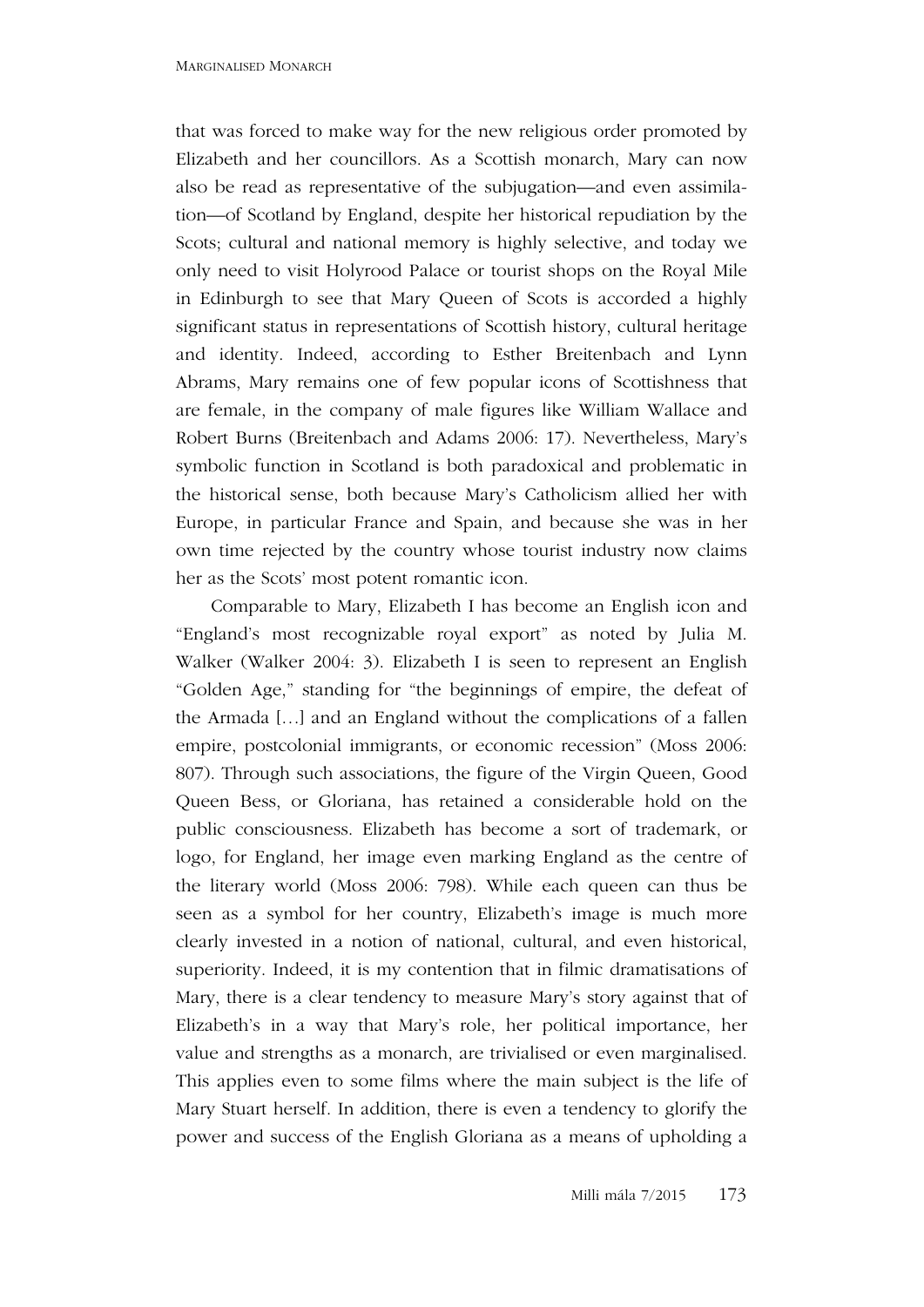myth of English national superiority, as set against what many view as the failures of Mary's reign.<sup>2</sup> This paper seeks to address this issue of marginalisation and mythologisation as it appears in historical film, focusing specifically on films and TV series produced from the early 1970s onwards.

### **2. Mary vs. Elizabeth in Film and TV**

All the films and TV series focusing on the story of Mary Stuart that are discussed here accord great significance to her cousin Elizabeth. In certain cases, such as in *Gunpowder, Treason and Plot* (2004), Elizabeth herself is situated more in the background, whereas in other instances her role is much more prominent, even on a par with that of Mary. As Walker states in her book *The Elizabeth Icon*, even if Elizabeth herself is not the focus of a film production, she is "very much the axis around which the characters turn" (Walker 2004: 186). Bethany Latham's argument echoes this, as she holds that films about Mary "are often just as much about Elizabeth as they are about Mary" (Latham 2011: 47). This classification very much applies to *Mary Queen of Scots* (1971), in which Vanessa Redgrave takes the role of Mary and Glenda Jackson that of Elizabeth I. Here, the importance accorded to the role of Elizabeth, brilliantly played by Jackson, who arguably steals the scene (she is seen by some to overshadow Redgrave's Mary), $3$  results in the fact that Mary is to some degree marginalised while actually being the main subject of the film. Her story ultimately becomes a story of failure as she is outmanoeuvred by the

<sup>2</sup> Indeed, the representation of the astute and superior Elizabeth and the emotional and politically weak Mary has remained surprisingly unchanging and stereotypical in the filmic portrayals and adaptations discussed here despite the significant shifts that have taken place since the 1970s in the political and cultural dynamics of Scotland and England. These shifts involve, for instance, the devolving of legislative powers to a separate Scottish Parliament in Edinburgh (from 1999), along with an increased awareness of the problematics of Scottish cultural identity within a British framework as well as increased recognition of Scottish literature and culture in a British, European and global context. However, these issues, along with the specific cultural-historical contexts of the films and TV series addressed in this article would need to be discussed in much more detail and in greater depth than the length of this article allows for.

<sup>3</sup> See, for example, Ford and Mitchell (2009: 146), and Guy (2009: 148). This view is also echoed in Kearsten's review of the film: "Jackson's performance is unparalleled, and she walks away with the show" (Kearsten 2009: n.p.).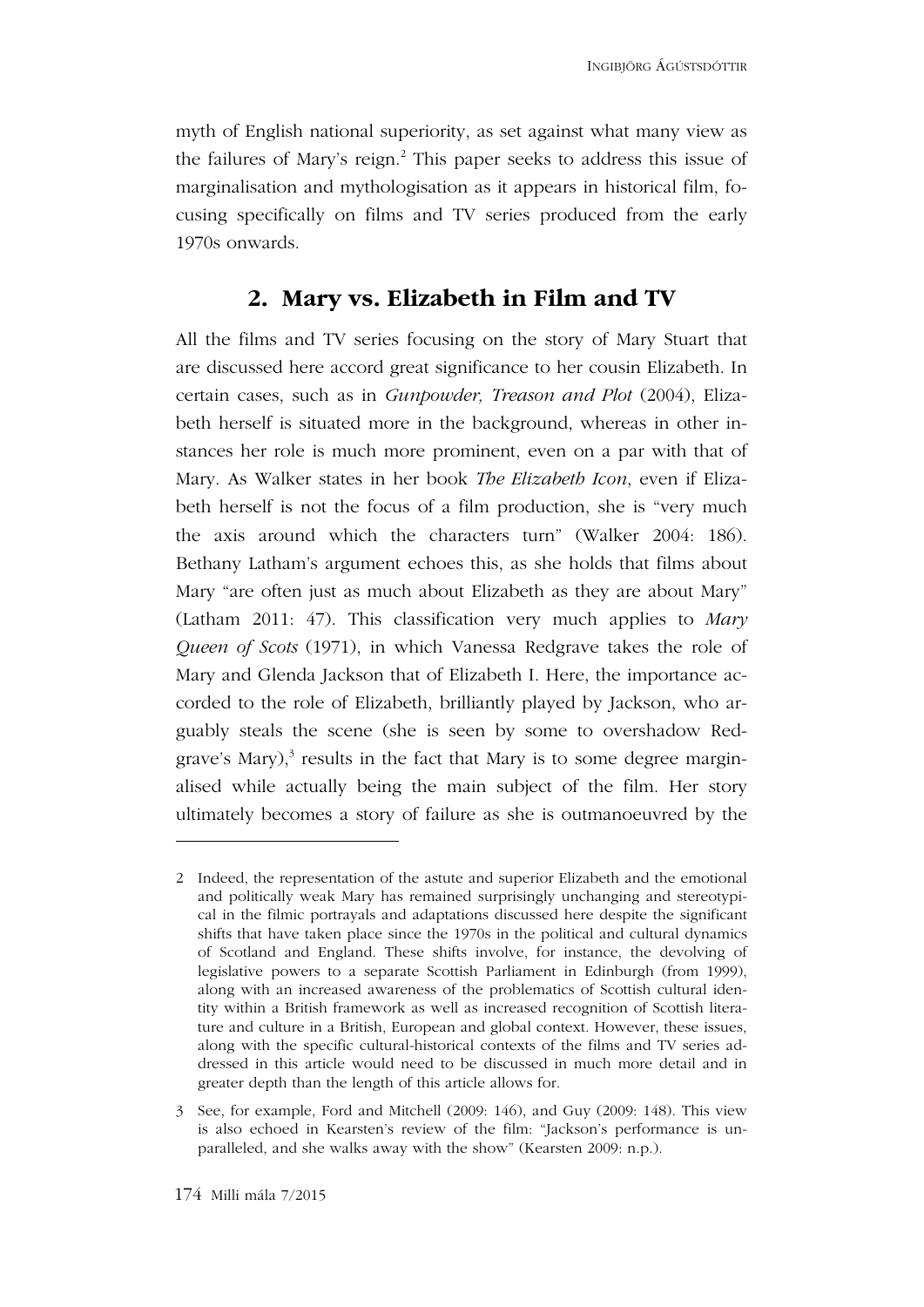much more politically astute English queen; her political inadequacies are emphasised as opposed to Elizabeth's political shrewdness. Moreover, the film's most striking and powerful scenes are those depicting either Elizabeth talking about Mary or the two scenes in which the two queens meet face to face (a fictional invention as this never truly happened). In truth, it is fair to assert, as does Latham, that this film is not really about Mary, but is "in actuality the story of Elizabeth and Mary's rivalry" (Latham 2011: 131). This rivalry is the driving force behind the scenes mentioned above. They revolve around such things as Mary's naïve efforts to be "friends" with Elizabeth, which are then thwarted by Elizabeth's refusal to meet her, and Elizabeth's desire to limit Mary's power and her efforts to lay traps for her Scottish cousin (such as by offering the Earl of Leicester as a suitable husband for Mary but sending Darnley also with the express intent that Mary fall for him instead and so be weakened through his folly). Also, Elizabeth's jealousy and fear of Mary are clearly demonstrated, and there are comparisons where Mary is made out to be a weak and ineffectual monarch who follows her heart instead of her head, while Elizabeth is made out to be exceptionally shrewd and to place political benefit above her feelings.

This rivalry between the two queens and their contrasting personalities and behaviour are central to how Mary's story is presented in *Mary Queen of Scots*. Indeed, in historical film as well as fiction, Mary and Elizabeth are frequently measured against one another in terms of the feminine and the masculine; thus Mary becomes the "feminine ideal, a woman victimized by her gender," while Elizabeth is the masculine woman "because she … puts the public world of politics above the private world of emotions" (Wallace 2008: 19). This is much in line with the stereotype established by the Scottish reformer John Knox and maintained ever since (Guy 2004: 203). Film portrayals of Mary tend to focus on her sympathetic, tragic aspects; she is accorded beauty, charm, education, yet also unable to rule effectively because of her tendency to base her decisions on emotions, on private reasons rather than public or political ones. Elizabeth I, by contrast, tends to be the cold, calculating Virgin Queen, constantly plotting against and manipulating Mary. This is even reflected in the choice of clothes for the two characters, as Walker suggests: "Mary is always subliminally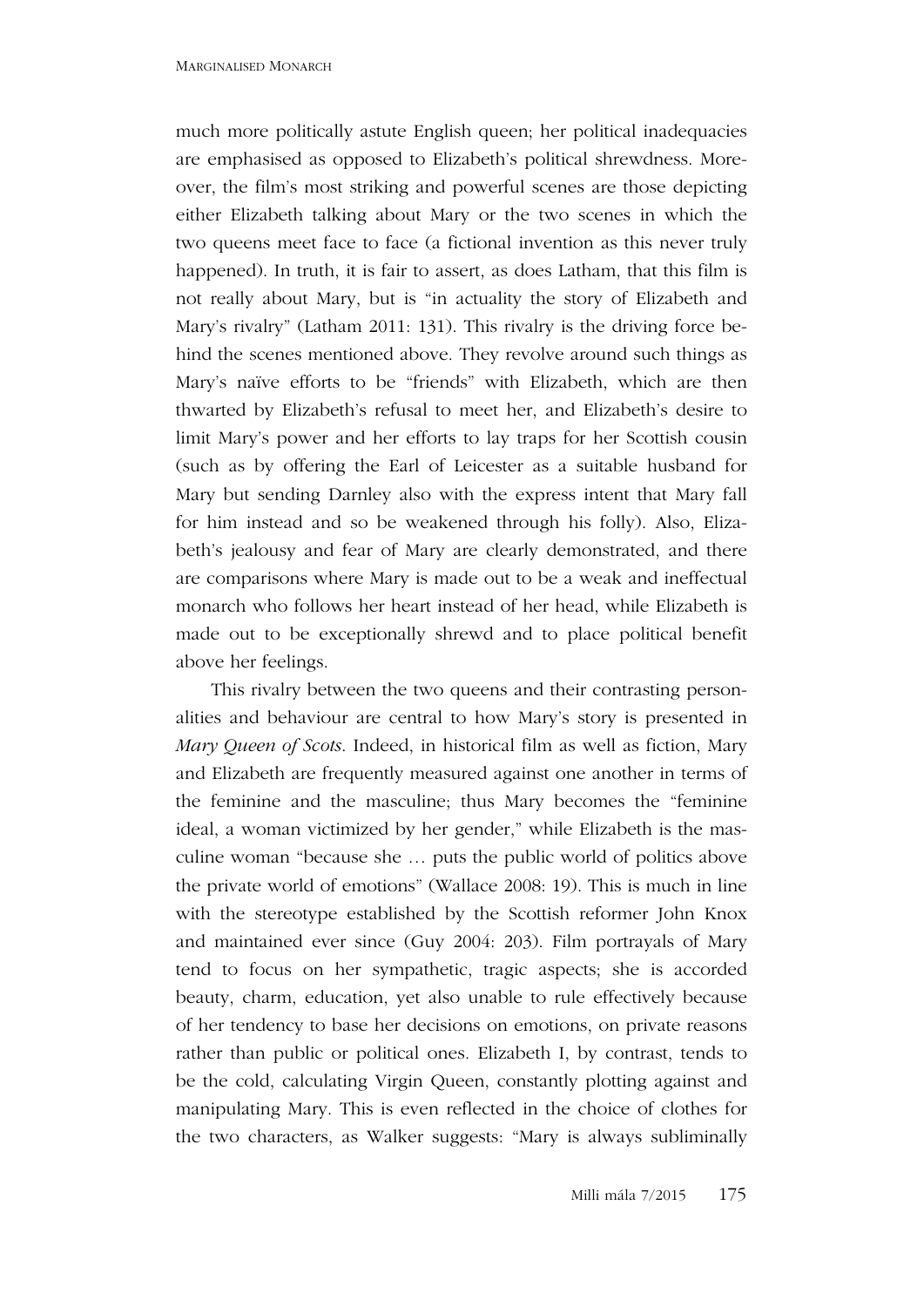more fluid, more pliant, more naturally attired, while Elizabeth is encased in the virtual armor of her profession" (Walker 2004: 188). Moreover, Mary is often portrayed as an innocent victim of circumstance, or as one manipulated by bickering and ruthless Scottish lords and devious English politicians. This contrast between Mary and Elizabeth, as feminine and masculine, as ruled by emotion, on one hand, and calculation on the other, is clearly evident in *Mary Queen of Scots*. A pivotal scene is a discussion between Elizabeth and her advisor William Cecil, in which Elizabeth's argument that Mary will reject Dudley, despite being offered England's crown after Elizabeth's death, and marry Darnley instead, is based on Elizabeth's belief that Mary is "first a woman," while Elizabeth herself is "first a monarch." When the two queens then finally meet in Northern England, this contrast of weak and naïve femininity and strong and shrewd masculinity is the underlying theme of their conversation. Elizabeth's words in both scenes encapsulate the myth of Mary and Elizabeth as feminine and masculine opposites and the film upholds this myth throughout.

Overall, therefore, Elizabeth is revealed as the polar opposite of Mary in *Mary Queen of Scots*: the shrewd, calculating monarch who puts the interests of state first and does not hesitate to plot against Mary in order to weaken her power in Scotland. Elizabeth is jealous of Mary's beauty, despises her for her weaknesses and sees her as a threat to herself and English interests, while, conversely, she is unwilling to execute Mary because of the principle of divine monarchy. This film's Elizabeth does what she wants to and makes her own plans; her councillors seldom succeed in dissuading her from a course she has chosen to follow. She is, in Susan Doran's words, portrayed as "a woman who could succeed in a patriarchal world" (Doran 2009: 102). Conversely, Mary is shown to rely almost entirely on the men around her for help and protection. She lacks decisive agency and is shown to make all the wrong decisions. The film fails to reveal – except to a very limited degree – those aspects of Mary's rule that were in some measure a success, 4 but instead conveys an overriding impression of

<sup>4</sup> In his biography of Mary Stuart, a reappraisal of Mary based on original documents many of which have not been freshly examined since the nineteenth century, Guy discusses various aspects of Mary's reign in Scotland that reveal her strengths. In his assessment, Mary's enemies, both during her time and after her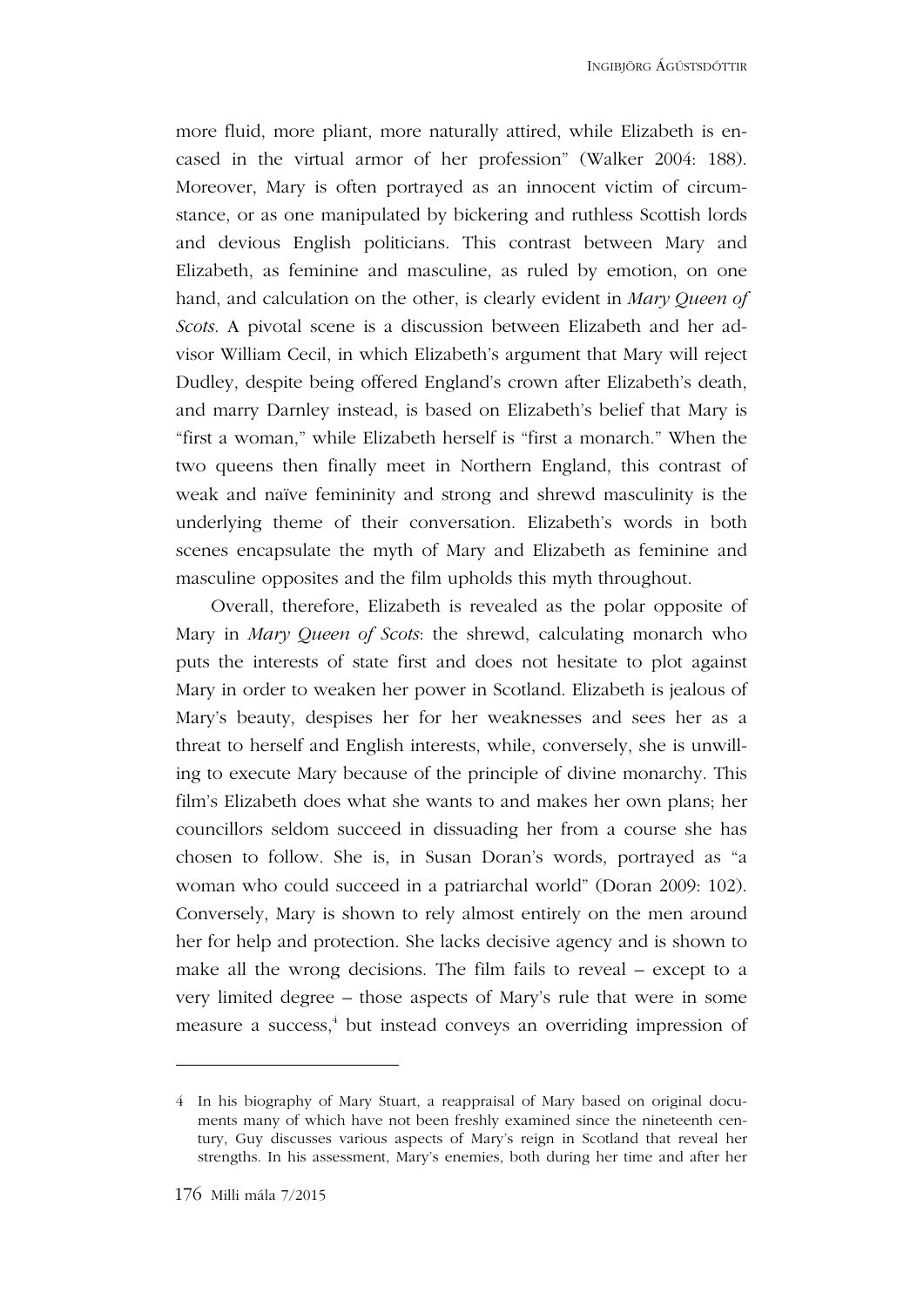1

an emotional, naïve and ineffectual queen.<sup>5</sup> She is to be sympathised with, but more as a victim of the political machinations of Elizabeth and her councillors, plotting Scottish nobles, the unruly nature of Scottish politics, and overall circumstance. Through this sympathetic approach, as well as through the Mary-Bothwell love story at the centre of the film, the Scottish queen is merely made to appeal to our romantic imagination. As a result, she is accorded importance through the viewer's emotional identification with her character, rather than through his or her rational appreciation of her political abilities. At the same time, Queen Elizabeth is seen to represent power, political astuteness, and the willingness to sacrifice emotional interests for the benefits of her realm. The superiority of England and of Elizabeth is made quite clear. Gloriana rules, Mary must succumb to English power and Scotland is seen as merely a plaything of English policy,

death, have managed to negatively affect our image of a woman who was in reality "a shrewd and charismatic young ruler who relished power and, for a time, managed to hold together a fatally unstable country" (Guy 2004: 10). Guy's biography presents a woman who, while flawed, showed remarkable strength, courage and ingenuity during times of crisis. One such is the Rizzio plot and its aftermath, when Mary demonstrated great independence, selfreliance,"extraordinary daring and presence of mind" (Guy 2004: 257, 261); another is her escape from her imprisonment at Loch Leven (Guy 2004: 367-368). When returning to Scotland to take up her throne, Guy asserts, she "brought something different and altogether more vibrant and compelling to the drab routine of Scottish government" (Guy 2004: 512). Mary was someone who "sought to soothe conflict," contrary to many of her nobles and also her third husband, Lord Bothwell (Guy 2004: 327). While Queen in Scotland, and particularly in the first part of her reign there, Mary made genuine efforts to reconcile her Lords (262, 287), upheld religious tolerance, practising the Catholic faith in private and accepting the reformed religion as the state religion (Guy 2004: 219-220; see also Fraser 2002 [1969]: 155, 264-265, 339-340), and dealt efficiently and decisively with her brother James Stewart, Earl of Moray, and his co-rebels during the Chase-about Raid of 1565 (Guy 2004: 229-232). After this event, Mary "had never been more powerful or more popular" (Guy 2004: 232), and Guy sees the Chaseabout Raid as the high point of Mary's career as Queen of Scots, and one in which the feminine Mary was replaced by a wholly masculine image (Guy 2009: 230). Some of the events surrounding the Chase-about Raid are portrayed in *Mary Queen of Scots* but this is a very brief and unclear rendering of a significant part of Mary's reign.

<sup>5</sup> As pointed out by Guy (2009) and Ford & Mitchell (2009, 146), the film does treat historical facts lightly and even distorts them beyond recognition. This and other aspects of the film and its reception are discussed in my article "Mary Queen of Scots as Feminine and National Icon: Depictions in Film and Fiction" (Ágústsdóttir 2012: 83-87).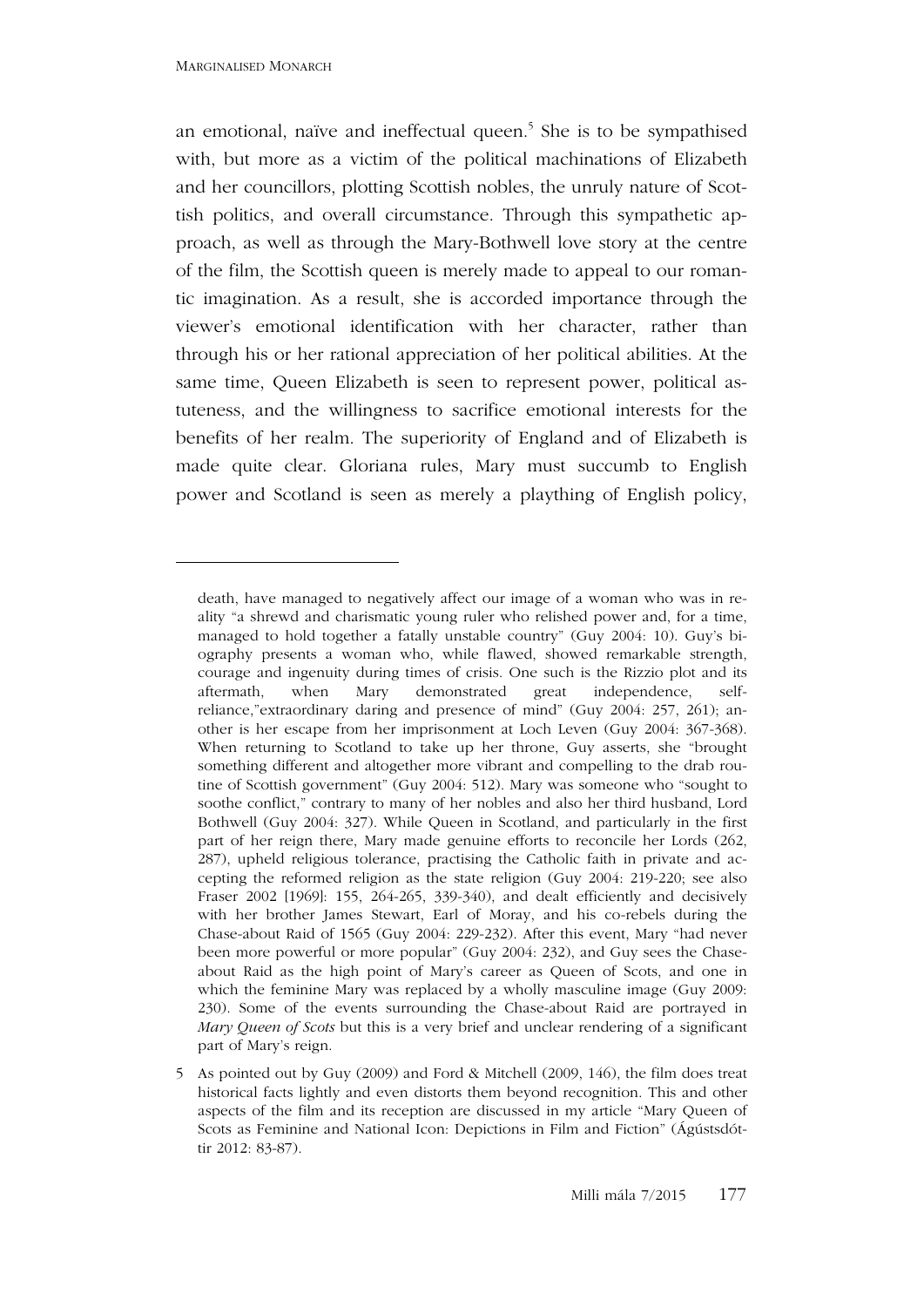manipulated through Elizabeth's influence and hold on the Scottish nobility.

BBC's TV drama series *Elizabeth R* (1971) was produced slightly earlier in the same year as *Mary Queen of Scots* and here Glenda Jackson also plays the role of Elizabeth. One episode out of six, "Horrible Conspiracies," focuses on Mary Stuart, the Babington plot and Mary's execution. This film's Mary, here played by Vivian Pickles, is again shown to be very different from Elizabeth; as Ford and Mitchell rightly point out, the separate, juxtaposed scenes that focus alternately on Mary and Elizabeth make clear "the disparities in their personalities" (Ford and Mitchell 2009: 264). Most strikingly, however, she differs from most other portrayals in exhibiting none of the physical beauty and charm that the historical Mary is so famous for, and in having little personal allure. Instead, Mary is shown as complaining, quarrelsome and naïve, with a brooding and frowning look. Great emphasis is placed on representing her as a tireless schemer and plotter (not unique in representations of Mary, as discussed below), while she is also portrayed as simple enough to trust other people just because they profess Catholicism, as in her dealings with Gilbert Gifford, who pretends to be sympathetic to her cause but is in reality Walsingham's agent sent to entice Mary into becoming involved in the Babington Plot. 6 Just as in *Mary Queen of Scots*, Mary is here portrayed as Elizabeth's impulsive, emotionally driven opposite. Ironically, the contrast between the feminine and emotional Queen of Scots and the masculine, politically astute Gloriana is driven even further home through Mary's assessment of her own character: "I know that I am a creature of impulse, seldom thinking before I act, driven on by passions, delighting in the unexpected and bored by sensible caution." Mary's words seem a contrived way to sum up her character and motives for the viewer, especially as Pickles fails to endow Mary's character with the spirit that her words indicate is such a significant part of her personality.

<sup>6</sup> The Babington Plot of 1586 was an unsuccessful Catholic conspiracy aimed at assassinating Elizabeth I and installing Mary Queen of Scots on the throne of England. Its chief conspirator was a young Catholic nobleman, Sir Anthony Babington.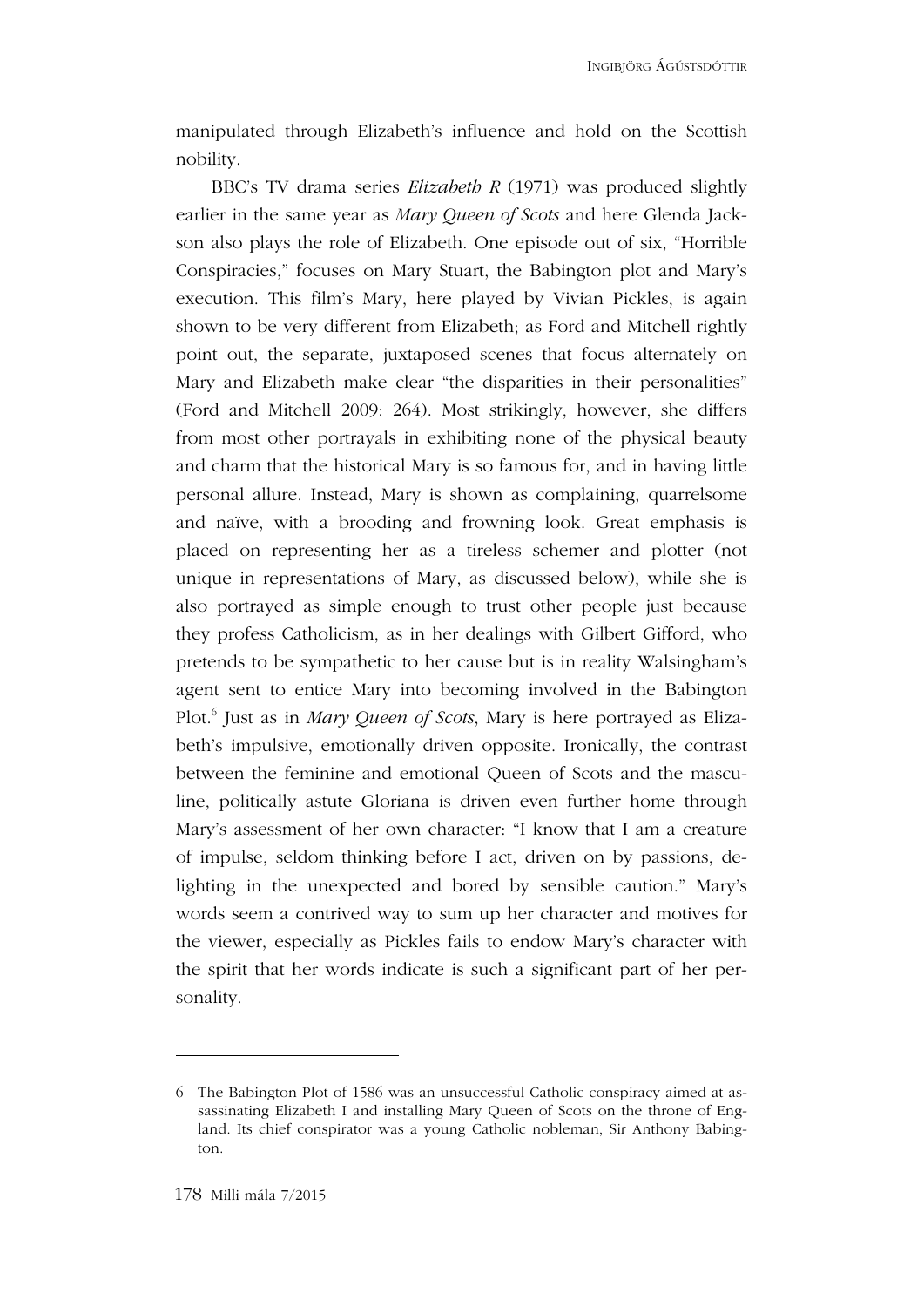When considering how highly important Mary Stuart and the Catholic problem were to Elizabeth's reign, it is clear how trivialised and denigrated Mary's role is in *Elizabeth R*. First of all, the series limits Mary's story to only one episode (aside from the occasional brief mention in passing), while in fact her very existence, along with developments in Scotland, had great bearing on Elizabethan politics through much of Elizabeth's reign. Secondly, the problem of Mary is dealt with in the context of Elizabeth's fear of mortality, thrown into sharp relief by her dilemma over Mary's execution. Thus Elizabeth's internal battle is a major issue, while Mary's desperate reasons for plotting against Elizabeth, that is, her long imprisonment and hopelessness of being released, are treated as secondary or even irrelevant. Finally, as suggested by Moss, the focus is on Mary's execution as "a result of political maneuvers [*sic*] by Walsingham," who in effect wages "a battle of wits" with Elizabeth, and emerges as the victor (Moss 2006: 800). The focus remains on Elizabeth's struggles in a personal and political sense, on her struggles with herself and her fight with her councillors. Mary is secondary, even though Elizabeth's struggles originate in the problem presented by her and her religion. Moreover, as demonstrated by Moss, Elizabeth always seems to be in control, as even her hot-tempered tantrums are "largely strategic in tone," and even though she is sometimes thwarted or out-manoeuvred, her "aims and purposes are clear" (Moss 2006: 799). Accordingly, when comparing these two filmic productions of 1971, *Mary Queen of Scots* and *Elizabeth R*, and considering that the very titles indicate their primary subject matter – Mary and Elizabeth, respectively – it is clear that the perception of Elizabeth as a powerful, shrewd and – even if flawed – successful female monarch by far outshines any small political triumphs Mary of Scotland might have enjoyed in her time. These filmic representations of the two queens clearly emphasise a view of Elizabeth I as superior to a naïve, emotional, foolish and deceitful Scottish queen.

Later filmic treatments of Elizabeth I repeat this type of marginalization although in different ways. An interesting example is Shekhar Kapur's *Elizabeth* (1998), noted by Susan Doran as using the longestablished historical interpretation of Elizabeth as self-fashioned Virgin Queen and her status as national icon "to explore subversively issues of gender, sexuality, and Englishness" (Doran 2009: 102). The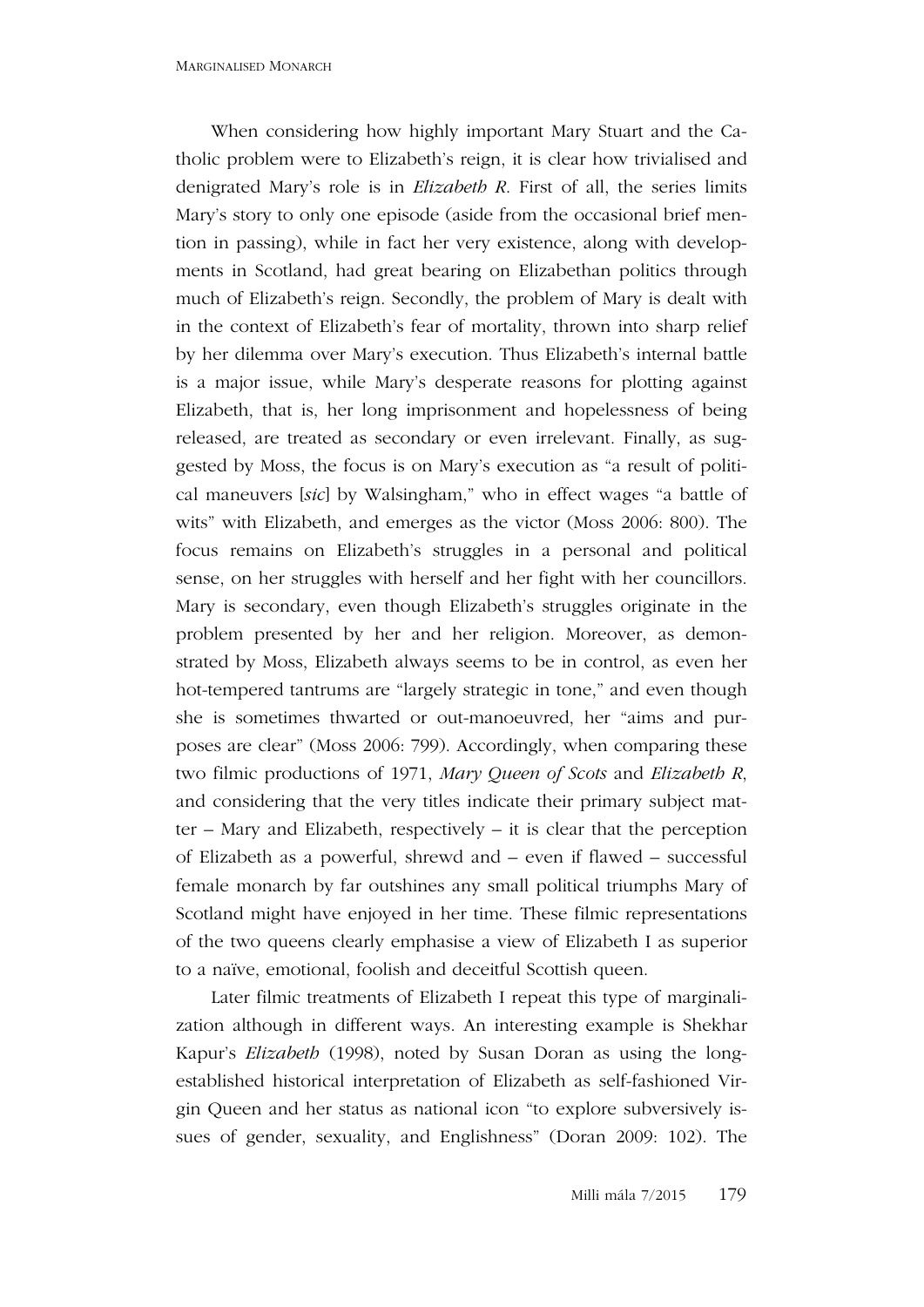film explores the early part of Elizabeth's reign and her struggles to secure her throne, a significant part of the threat posed being Scotland's alliance with France and Marie of Guise's efforts to strengthen the French garrison in Scotland. Mary Stuart is rarely mentioned except in connection with this threat, and in the context of her early claim to the English throne (one of the accurate details in a film that otherwise plays fast and loose with historical facts). 7 However, while Mary herself is never actually seen in *Elizabeth*, the film's portrayal of her mother sheds interesting light on the tendency to emphasise Mary's emotional and "feminine" nature, alongside the ostensible weakness for men which ultimately caused her downfall. A key scene is set in Scotland, where Walsingham is having dinner with Marie of Guise<sup>8</sup> and pretends to be against Elizabeth's rule, saying she will soon be overthrown because "her Majesty rules with the heart, not with the head." Marie de Guise replies: "I understand. It is hard for a woman to forget her heart." During their conversation, the Scottish Dowager Queen not only looks at Walsingham seductively and voraciously, as if she cannot wait to get into bed with him, but she also kisses her nephew the Duke of Anjou sensually on the mouth when he bids her goodnight, thus hinting that they enjoy an incestuous relationship. After a short scene in England the film cuts back to Scotland, where the Duke of Anjou is screaming "Elizabeth is a witch […] and her servant is the devil" over the naked, dead body of his aunt Marie. Thus sexual lust has been the end of the Dowager Queen, as her desire for Walsingham has overruled caution and made her take a mortal enemy to her bed. The implications are clear; the rash, sexually-driven actions of Mary Stuart's mother mirror, foreshadow and emphasise the later weaknesses of her daughter. Again, Mary's impetuous actions, such as her marriages to both Darnley and Bothwell, are capitalised

<sup>7</sup> As Susan Doran asserts, a notable aspect of *Elizabeth* is "its deliberate trampling over historical fact" (Doran 2009: 103). The film's historical inaccuracies are also discussed by Carole Levin (1999) and Michael Morrogh (2008). Morrogh, however, sees value in how these are presented, asserting that a 20-year chronology needs to be "telescoped into a seamless, interconnected mass" in order to make sense for the viewer (Morrogh 2008: 47).

<sup>8</sup> This whole episode is entirely fictitious as a meeting between Walsingham and Marie de Guise never took place, nor has it ever been proved that her death was the result of foul play, despite speculation to this effect.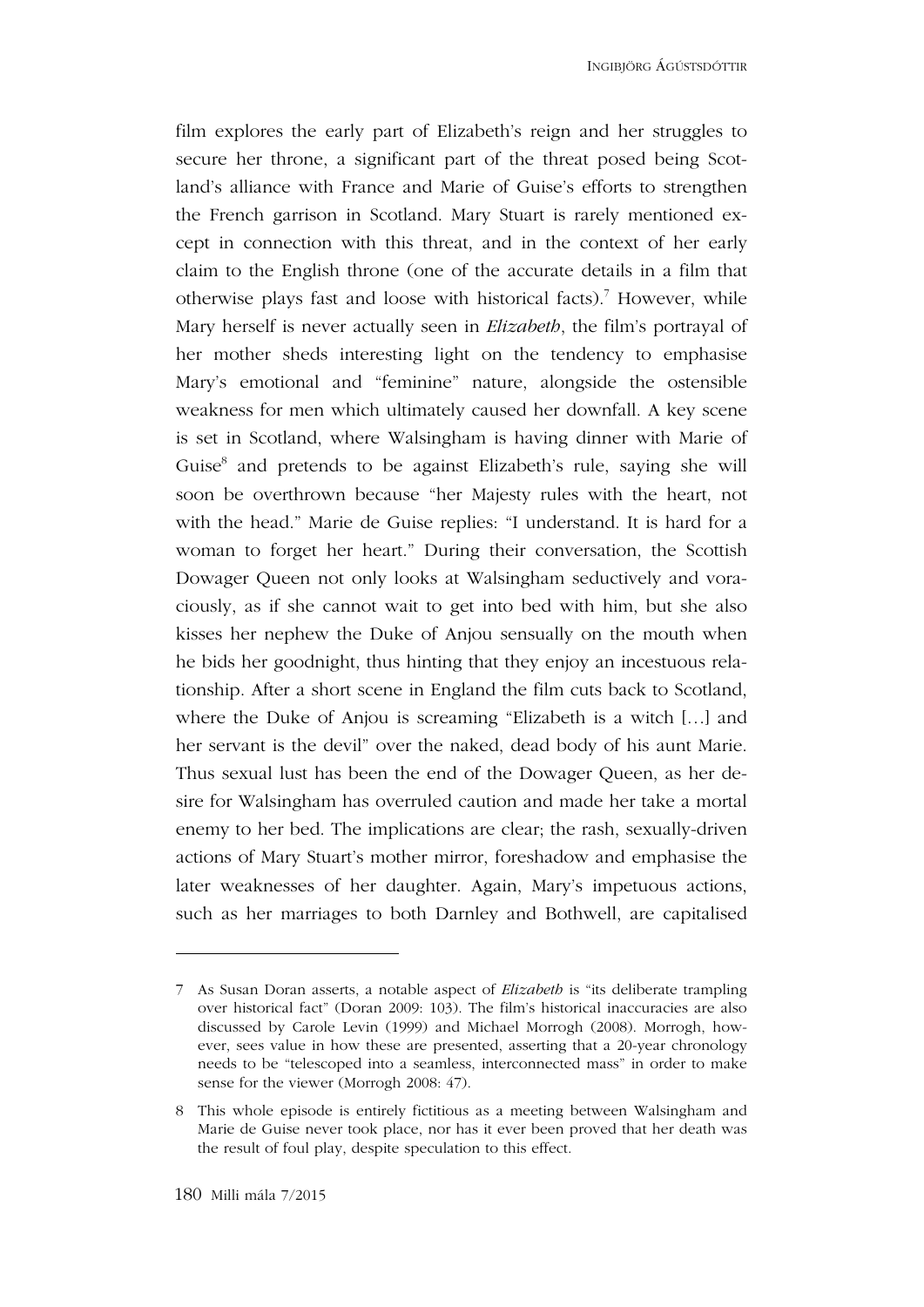on, and presented in sharp contrast to Elizabeth who, despite some setbacks at the beginning of her reign, ultimately becomes an icon of female empowerment, albeit empowered through renouncing both her sexuality and her emotions. She emerges as "a goddess, a queen, and a living symbol of the limitless potential of Renaissance England," as one review of *Elizabeth* states (Verburg 2001: n.p.). Furthermore, Elizabeth proves the opposite of Walsingham's false description: she becomes a queen not ruled by her heart, but by her head. Walsingham's words gain further meaning also when viewed in relation to the most enduring myth surrounding Mary Queen of Scots: that she was a queen ruled by her heart only. Indeed, viewers familiar with the story of Mary Stuart and the two queens' troubled relationship would certainly not fail to notice the true implication of Walsingham's snide remark: the perceived inferiority of Mary when measured against the success of her cousin Elizabeth.

Shekar Kapur's second film on the reign of Elizabeth I is *Elizabeth: The Golden Age* (2007), which focuses on the latter part of Elizabeth's reign, in particular the Catholic threat as exemplified in the Babington plot and the Spanish Armada. Here, Mary Stuart, played by Samantha Morton, actually gets some screen time and although she is shown to be secondary or marginal to the main plot she is more fully developed as a character, shown to be attractive and given more dramatic influence overall than in many other film versions that focus on Elizabeth. However, as in *Elizabeth R*, this Mary is a schemer and a plotter who clearly desires Elizabeth's death, both in order to be freed and to become the next queen of England. There is no question here as to Mary's implication in the plot against Elizabeth's life, and she is shown to be utterly disappointed to hear that Elizabeth has survived Babington's assassination attempt. She fails to hide her guilt when Paulet, her jailor, confronts her and reveals that her letters have been intercepted by Walsingham and tells her she is to be tried for treason, and then she collapses to the floor screaming hysterically, "Traitors!" At her trial, Mary places herself above morality and human law, despite her obvious guilt, saying that God is her only judge. This view of Mary as a plotter and a schemer, a fellow monarch and cousin who is in reality Elizabeth's nemesis, is clearly contrasted with Elizabeth's anguish over signing Mary's death warrant as well as her torment at the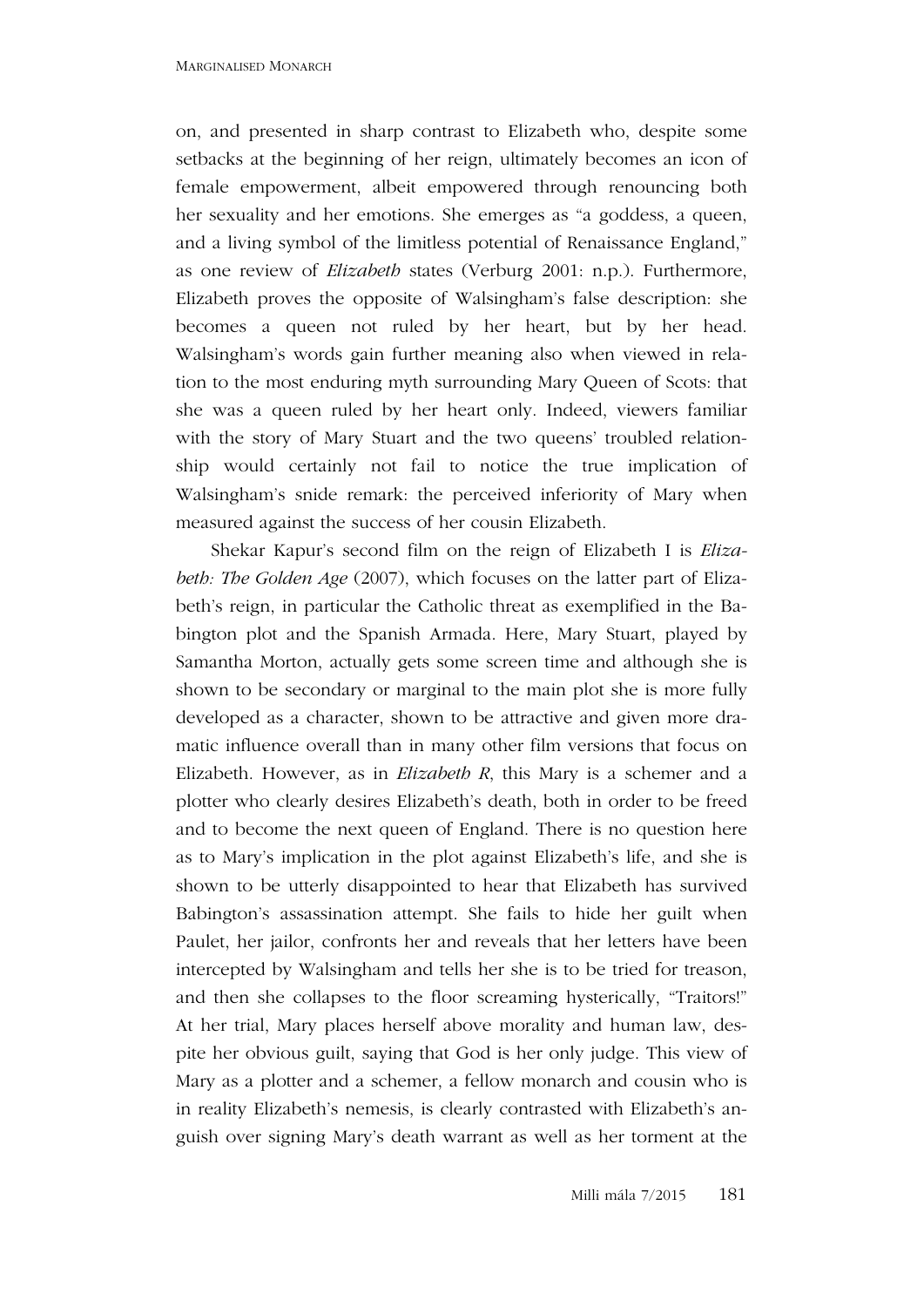time of Mary's execution, as pointed out by Vivienne Westbrook (Westbrook 2009: 171). Kapur clearly wants to stress Elizabeth's reluctance to have Mary executed, while this also underlines the historicity of Mary's guilt in the Babington plot<sup>9</sup> and supports the view that Mary showed a "ruthless resolve to see her sister queen murdered" (Dunn 2004: xxxii). 10 Elizabeth is therefore shown as morally superior to the manipulative, murderous and hysterical Mary. Significantly, the film portrays the Catholics as "the villains of the piece," (Latham 2011:  $165$ ,<sup>11</sup> and Mary is one of these villains.<sup>12</sup> One negative review of the film even observes that Mary is presented as "a religiously delusional and despicable traitor, and perhaps a vampire to boot, given that she and her ladies-in-waiting get about their brooding Scottish castle in such opulently gothic attire" (Hennings 2008: 36).

Somewhat paradoxically, though, *Elizabeth: The Golden Age* does give us a romanticized and highly visually and emotionally appealing version of Mary's execution, casting Mary in the role of a martyr for her religion by highlighting the red dress she wears – red being the colour of Catholic martyrdom – and showing her bravery and dignity in the face of death. Kapur maintains that this scene shows Mary becoming "the Queen," becoming divine and "being married to God" (Murray, n.d.: n.p.). But even if Kapur "lends a dignified fiction to Mary's departure" (Westbrook 2009: 172), the film's final scenes, set

12 The film caused outrage among Catholics, who branded it as "anti-papist propaganda" (Moore 2007: n.p.).

<sup>9</sup> See, for instance, Fraser (2002 [1969]), Guy (2004) and Graham (2008). All three biographies are sympathetic portrayals of Mary, yet all assert that Mary did indeed indicate agreement to the assassination of Elizabeth in her reply to Babington.

<sup>10</sup> Not all of Mary's biographers would agree with this view. For instance, Antonia Fraser qualifies Mary's agreement to the plot to kill Elizabeth as being caused by her desperate desire to break free from captivity: "There can be no doubt but that Mary in her reply [to Babington] took this prospect [the assassination of Elizabeth] briefly into consideration, weighed it against the prospect of her own liberty, and did not gainsay it" (Fraser 2002 [1969]: 607). John Guy details how Mary deliberated for a week over her incriminating answer to the conspirators, finally deciding to take a gamble because she feared "that she was likely to be quietly murdered" (Guy 2004: 482).

<sup>11</sup> Vivienne Westbrook demonstrates how the Catholic threat in this film reflects contemporary concerns derived from 9/11, and how the portrayal of Catholics can be read as symbolic for the current threat of Islamic fundamentalism (Westbrook 2009: 167).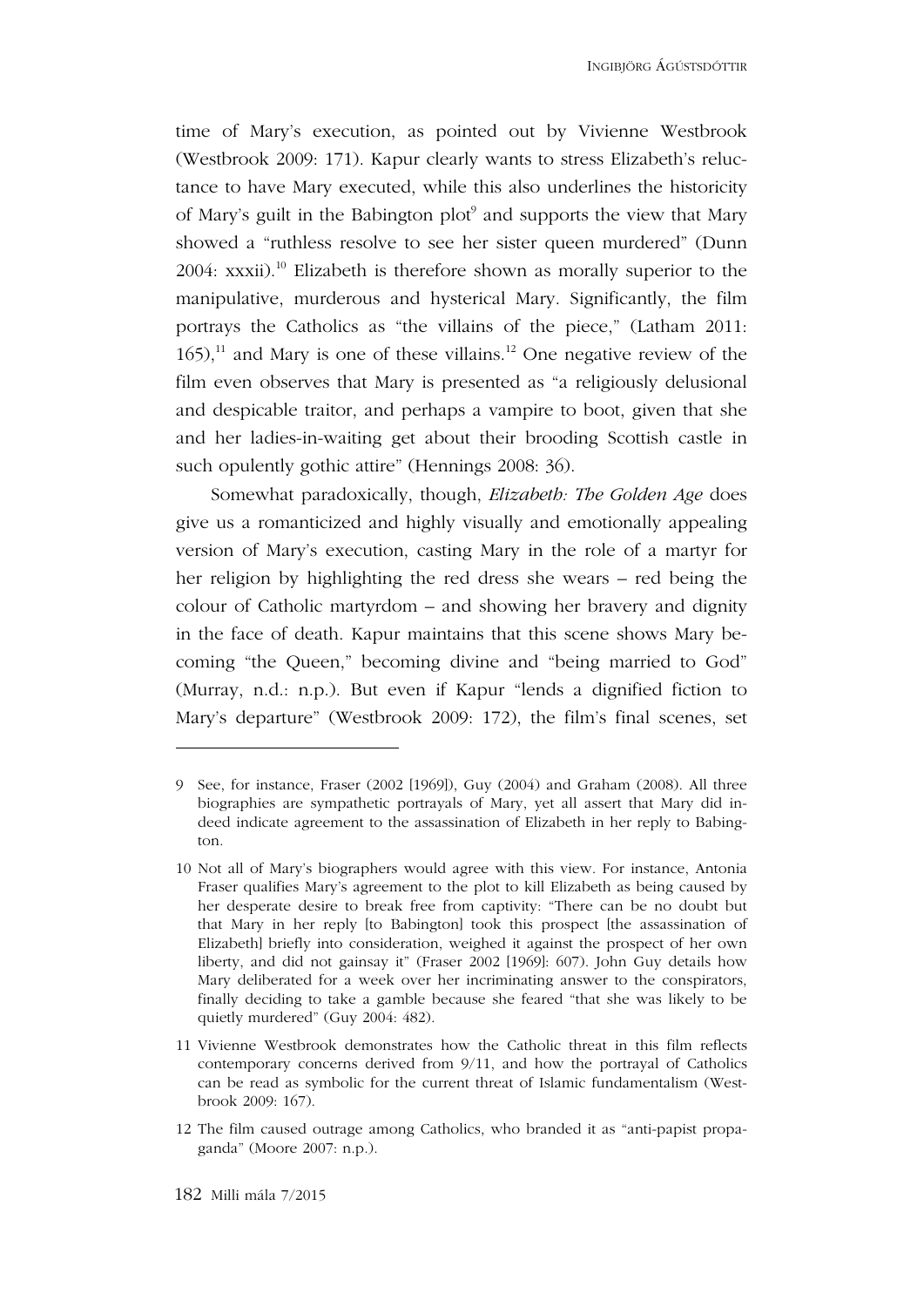when the Spanish Armada comes to attack England only to be defeated, clearly demonstrate the cultural supremacy of Elizabeth over her Scottish cousin, as the iconic image of Gloriana, almost an otherworldly being that appears to command the elements, leaves an impression on the viewer that entirely overshadows the romantic appeal of Mary's religious martyrdom. Indeed, in another interview, Kapur says that his film is about absolute, divine power and that the film shows how Elizabeth finds it in the Armada, which is when Elizabeth "finally becomes divine." Kapur describes the scene when Elizabeth walks up onto a cliff above the sea and watches the Armada burn and be blown away by the storm:

She's clothed, and, as the Spirit, really. And it's almost like the Spirit willed the waves. It's almost like the spirit willed the fire. It's almost like the Spirit willed the storm. So she truly became of the gods. And the Armada was won by the spirit of this woman. ("The Reign Continues" 2008)

The scene therefore suggests that Elizabeth has "transcended mere royalty and become a goddess," and what is more, this implication is carried forward into the film's final scene, where Elizabeth blesses Raleigh and Bess's newborn child: "The credits fade up on the queen haloed in a blaze of light, babe in arms: a Protestant Virgin Mary, reconfigured as Mother of England" (Hennings 2008: 38). Again, Elizabeth is portrayed as an icon of English greatness, while Mary's role, though quite significant, is reduced to that of a spiteful, manipulative and scheming woman stuck in a gloomy castle somewhere on the periphery of Elizabeth's glorious kingdom (in fact, the castle of Fotheringay, rightly in Northamptonshire, is shown to be sitting on a Scottish lake). Romantic death and religious martyrdom aside, Mary is just a pawn in a grand game, secondary to Philip's aims and entirely dispensable, and far inferior to the great monarch Elizabeth I, the mythic Gloriana, symbol of a superior England.

Two twenty-first century TV series on the life of Elizabeth I are worth discussing here also. Again, Mary is a marginal figure and Elizabeth's power emphasised, though in different ways. The first one is BBC's *The Virgin Queen* (2005), where Elizabeth is played by Anne-Marie Duff, a well-known English actress, while Mary is played by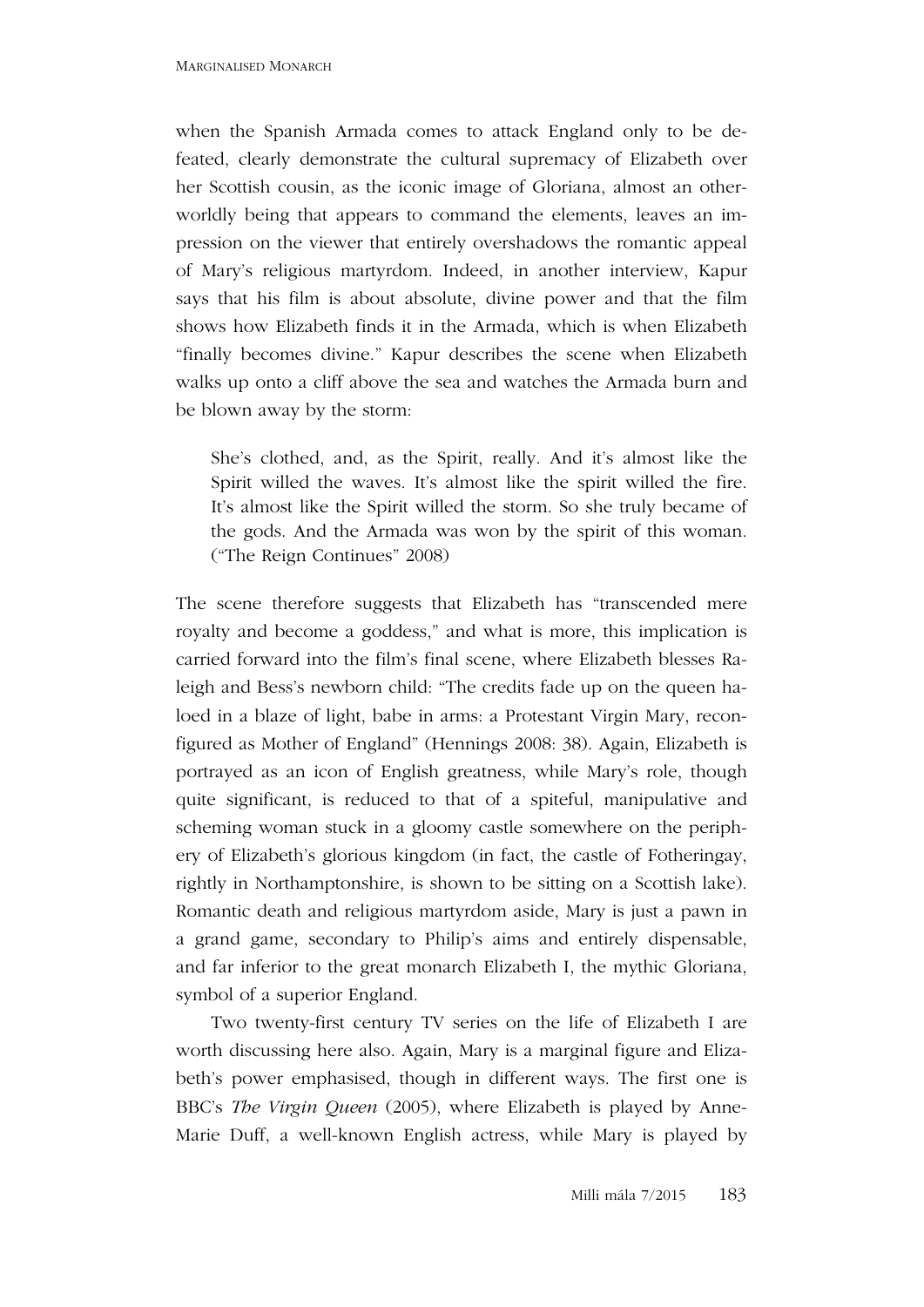Charlotte Winner, a minor actress about whom virtually no information can be found on the Internet, aside from her role in this TV series. As is to be expected, the dramatic focus rests on Elizabeth, since the series covers her entire reign as well as the years before her accession. Mary Stuart, however, is shown as a very elusive figure in the background, glimpsed only very rarely in brief shots through the door to her room in captivity, fondling and kissing her lapdog terrier, alongside brief voiceovers in a strong French accent of a letter from Mary to Elizabeth, where Mary denies ever having sought Elizabeth's death and reproves her cousin for treating her so cruelly. This very exclusion from our view makes Mary a very marginal character and as such seemingly unimportant to Elizabeth and the English court. Yet she stands at the centre of what is a very real threat to Elizabeth: Catholic plots against her life. At the same time, the series reiterates, once again, an interpretation of Mary as a victim, a plaything of (male) English plots. 13 Even the brief shots of Mary serve to demonstrate her vulnerable, emotional and feminine nature. Significantly, the one person able to persuade Elizabeth to order Mary's execution, Robert Dudley, Earl of Leicester, does so through outlining Mary's impulsive, feminine nature as opposed to Elizabeth's political astuteness:

You make such a play that as queens you and she are alike. But is it not in how you discharge that duty where the difference lies? She has always let her heart rule her head, put passion before politic need. If you shrink before this duty now, Bess, then indeed you risk the accusation that you are alike. As a woman, you are just not equal to the task. (*The Virgin Queen*)

Thus Leicester shows Elizabeth "the path of feminine weakness" while also appealing to her vanity and pride in "threatening comparison with a woman she considers inferior" (Latham 2011: 233).

Channel 4's award-winning miniseries *Elizabeth I* (2005) depicts the later years of Elizabeth's reign. Helen Mirren stars as Elizabeth while Mary Stuart is played by Barbara Flynn. This is a well-acted and convincing portrayal of Elizabeth, making it "ultimately Mirren's show"

<sup>13</sup> As in *Elizabeth: The Golden Age* it is Walsingham who is instrumental in Mary's downfall here.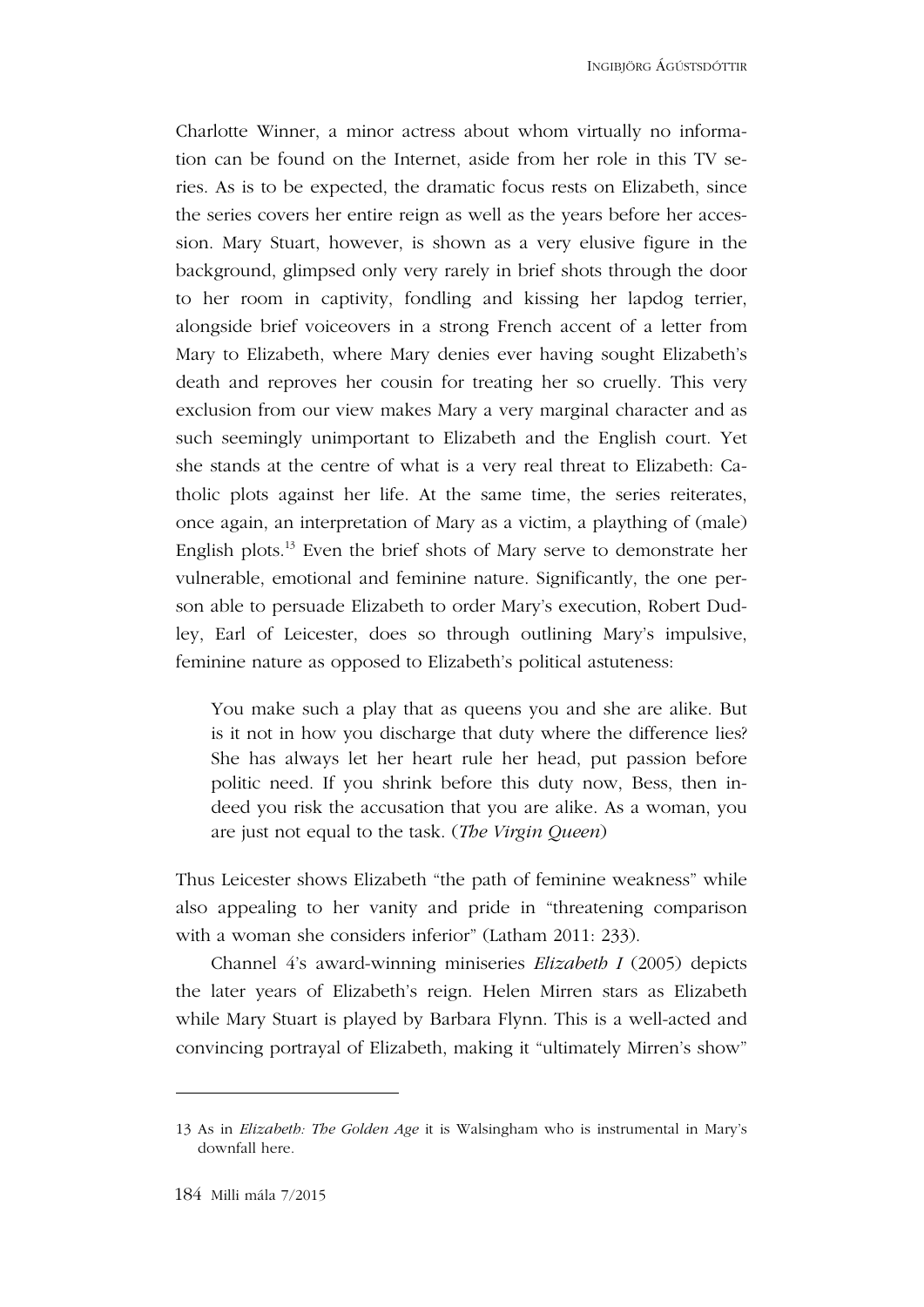as stated in one review (Lowry 2006: 26). However, it also portrays Mary and her fate quite differently from the rest, so that she receives much fairer treatment here than in the other films and TV series that focus on Elizabeth's reign and are discussed in this article. Not only is Mary given some prominence in the part of the series dealing with the problem of the "so-called Queen of Scots," as Walsingham puts it, but her portrayal is also refreshingly un-romantic and true to historiographical accounts of Mary. True to history, Mary speaks with a French accent, and when the two queens meet at Fotheringay we are presented with a more realistic version of Mary as she is reported to have looked after almost two decades of imprisonment in England. Latham discusses this version of Mary at some length:

[P]hysically, this Mary […] is nothing like the perfectly angled beauty of Hepburn [in the film *Mary of Scotland*, 1936], the breathlessly lovely Redgrave, or the sensually attractive Morton. Flynn's characterization stresses realism over romanticism: she's overweight, sickly pale, with graying hair that frizzes out from underneath her auburn wig. Her clothing is as drab as her person, a simple grey gown and a simple crucifix. All of this is a believable side-effect of many years' imprisonment with nothing to do but sew, eat and scheme. She is, in short, now unattractive and completely unassuming – the exact opposite of the oftenromanticized characterization of Mary. (Latham 2011: 250)

At her trial, Mary looks so pale and bloated, she seems to be ill. This makes her into a really pathetic figure. She keeps standing on her pride as queen, as being no subject to English law, but tells the judges to continue nevertheless "for I see you are all determined." Furthermore, the scene of Mary's execution is no romanticised affair, but graphic, brutal and true to the historical record. The beheading is shown in close detail with the first blow only cutting through less than half of Mary's neck and her face contorting in terrible pain. Then when the executioner holds up her head after the second strike of the axe, it comes loose from the wig and rolls away and off the scaffold. As Latham argues, therefore, there "is nothing triumphant, reverent or glorious in Mary's end [… and] Mary presents a pitiful figure on the scaffold" (Latham 2011: 254). Leicester's reaction speaks volumes: "How can I ever tell the Queen of this? How can I tell her … and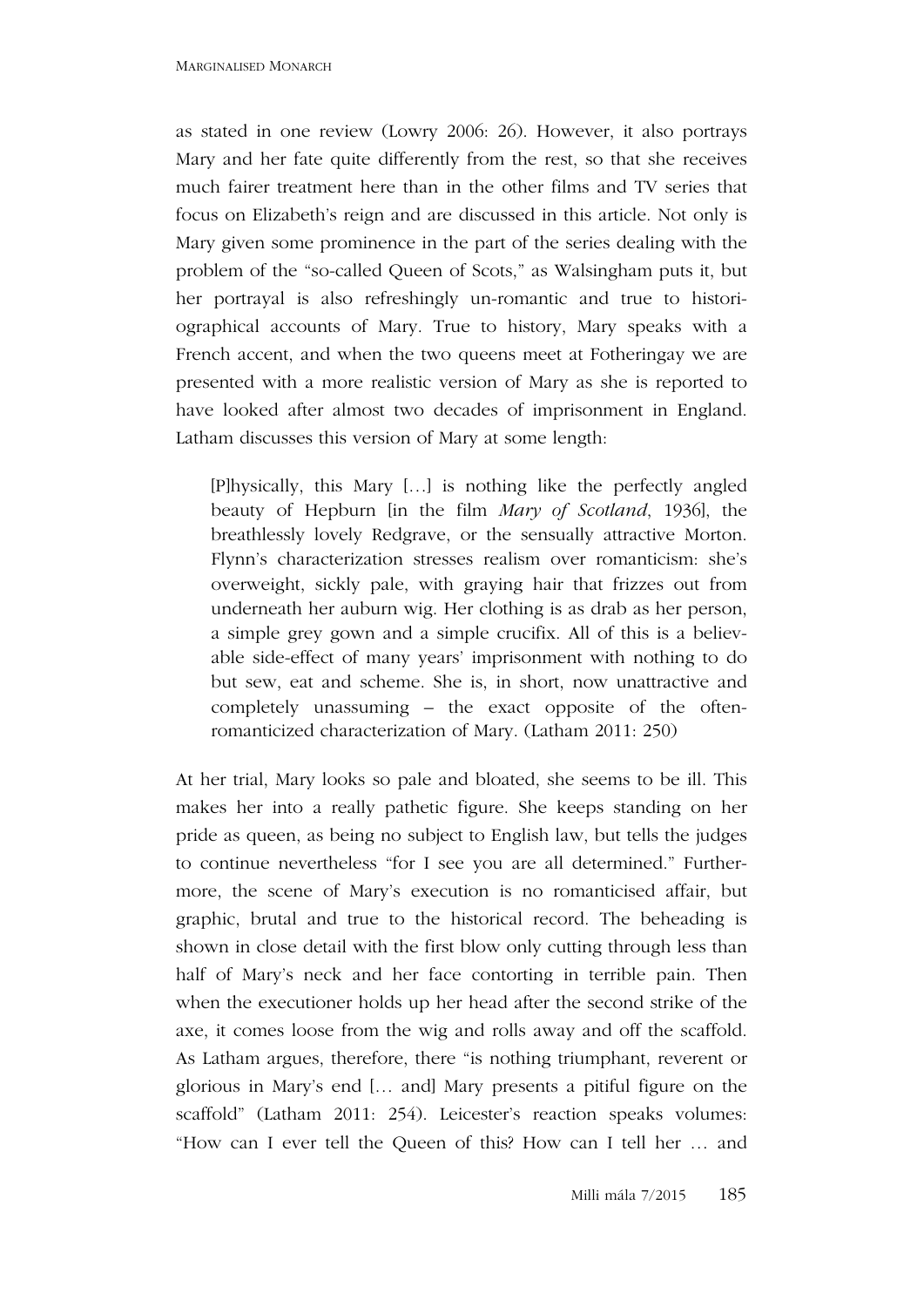INGIBJÖRG ÁGÚSTSDÓTTIR

keep her love?" Indeed, his words when telling Elizabeth about the execution sum up very well the things that went wrong – and were not done properly – at Mary's execution: that she was denied her priest, denied her rosary and had to endure two strokes of the axe (Guy 2004: 8; Fraser 2002 [1969]: 671).

As all of the above details demonstrate, *Elizabeth I* presents a fairly balanced view of Mary and her last days and avoids romanticizing and glorifying the whole affair, quite unlike many previous portrayals. This is clearly no stereotypical representation of the Scottish queen. As suggested by Marian biographers such as Fraser and Guy, Mary Stuart must have cut a pitiful figure at the end of her life, having been confined in various cold and damp English country houses for years, unable to get proper exercise or air, denied the people and the company she would have wanted the most: her own son and her most trusted advisors and friends (Guy 2004: 445-447, 453-454, 456, 487; Fraser 2002 [1969]: 596-597, 610, 633). All this deprivation and suffering is made clear in Flynn's portrayal of Mary in *Elizabeth I*. Furthermore, Mary's death was quite simply brutal, bloody and shocking, as any death on the scaffold would have been, and the series conveys this fact very well to the viewer. As one reviewer notes, the "brutality of the age is well documented" (Stanley 2006: n.p.).

As can be seen therefore, *Elizabeth I* affords more space to the story of Mary Stuart than most other dramatisations of Elizabeth's life, while also depicting in a convincing manner the frustration, bitterness and suffering that marked Mary's last days. Nevertheless, Mary is made out to be a schemer and plotter like in *Elizabeth R* and *Elizabeth: The Golden Age*. When Elizabeth remarks rather nastily to Leicester that Mary has grown fat during her imprisonment for lack of anything else to do but eat and sleep, he adds: "And plot, your Majesty." Other scenes and conversations foreground the view of Mary as inferior and marginal, a failure as a queen and a footnote to the history of England's greatness. In an early scene with her suitor the Duke of Anjou, Elizabeth dismisses Mary as a nonentity: "Queen of France, Queen of Scotland, and now, she is nothing." In a later scene, Elizabeth worries over the problem of Mary Queen of Scots and Leicester asks "Mary of Scots? Or Marie of France? Or Marie of whoever will have her?" Thus Mary is dismissed as a pathetic beggar for favour and shelter abroad.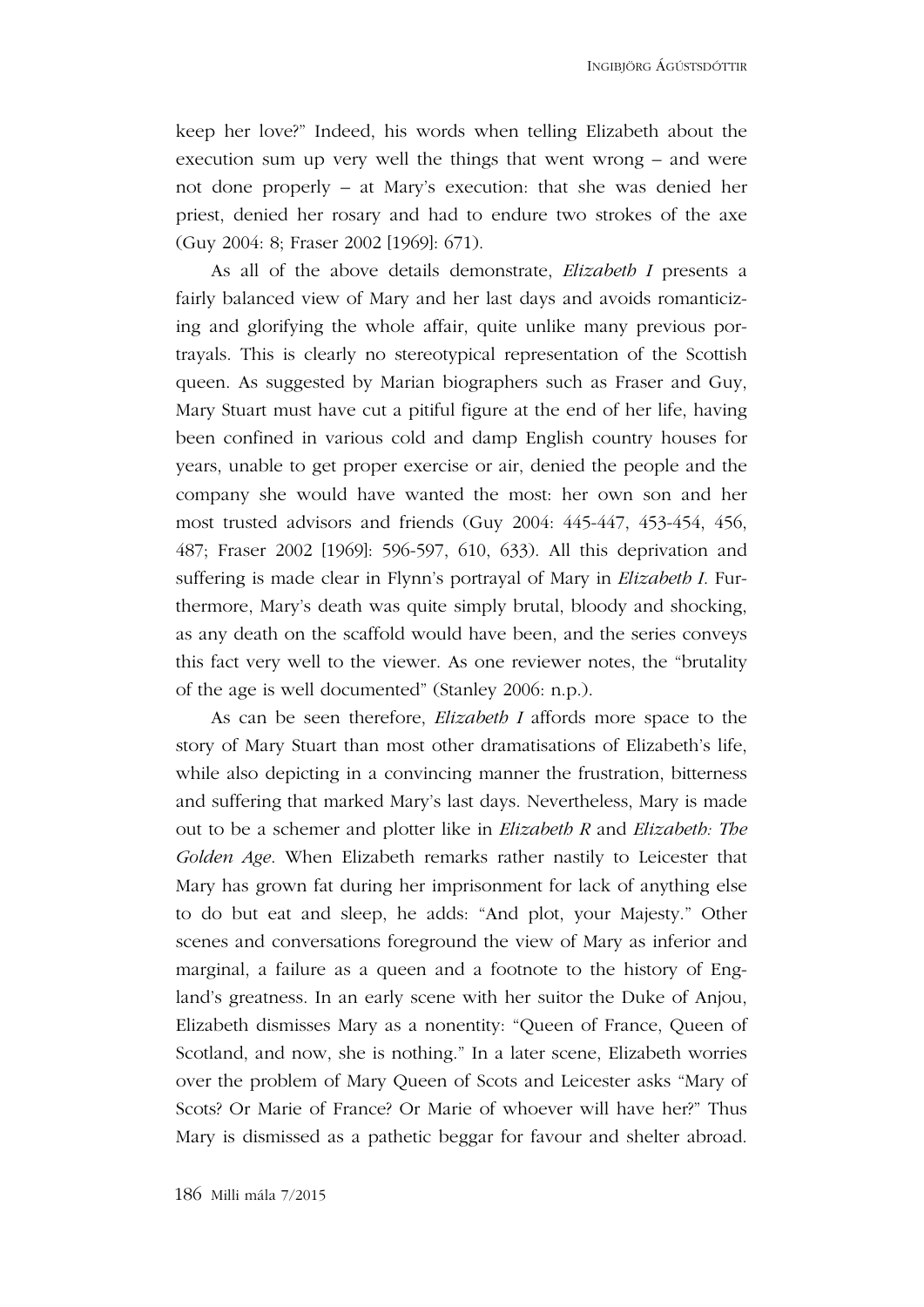Later in the same scene, Elizabeth tells Leicester that James VI of Scotland has accepted a pension from England, i.e. has been paid off for not stirring up any trouble even though his mother is Elizabeth's prisoner. 14 Leicester laughs and says: "Bess, you're formidable," and Elizabeth replies "the Scottish Queen is little pleased by it," at which Leicester laughs gleefully. The ironic and cruel situation of imprisoned mother and pensioned son is therefore a source of amusement for Leicester and, it is implied, Elizabeth herself, whose face we do not see. When Elizabeth then goes to meet Mary at Fotheringay she places herself on the moral high ground, saying she intends to use "sweet reason" to reason Mary "from her unreason," that is, through her own logical and righteous arguments dissuade the irrational Mary from taking part in plots against Elizabeth. Furthermore, Elizabeth believes that her cousin's imprisonment is entirely her own fault, asking "Was it I who brought you to this Mary?" to which Mary replies, "Who else?" Finally, Elizabeth cruelly taunts Mary about her son James VI's betrayal, asking Mary "Who would have you? Scotland? Or your, oh, so grateful son?" In all these exchanges, the traditional view of Mary as a failure, as irrational and scheming, and in all respects Elizabeth's inferior, is upheld. Given the realistic details of the pitiful, bloated figure of Mary and her brutal end,<sup>15</sup> this lack of critical engagement with other stereotypical notions about her is therefore a little surprising.

Related to this obvious lack of critical engagement with the Marian stereotype in *Elizabeth I*, it is notable how steadfastly unchanging and stereotypical the representations of Mary and Elizabeth are from the 1970s onwards. This is the case despite the various cultural

<sup>14</sup> The pension is a fact true to history.

<sup>15</sup> Both Guy and Fraser discuss Mary's physical state during her imprisonment. She quickly began to put on weight due to very limited exercise and "heavy eating caused problems," while also beginning to stoop slightly (Guy 2004: 445). Over time, her health problems increased, and she suffered from digestive disorders, severe headaches, chronic rheumatism, a gastric ulcer and bad swelling of her leg; her poor health was chiefly caused by inactivity, stress and depression (Guy 445-447). In short, her incarceration worked to ruin her health (Guy 2004: 456), and towards the end of her imprisonment, when being moved to Fotheringhay, she was "prematurely aged" and "a physically broken woman" (Guy 2004: 487). At the time of her trial in October 1586 she had become lame with rheumatism and could hardly walk or even limp along due to lack of exercise (Fraser 2002 [1969]: 633).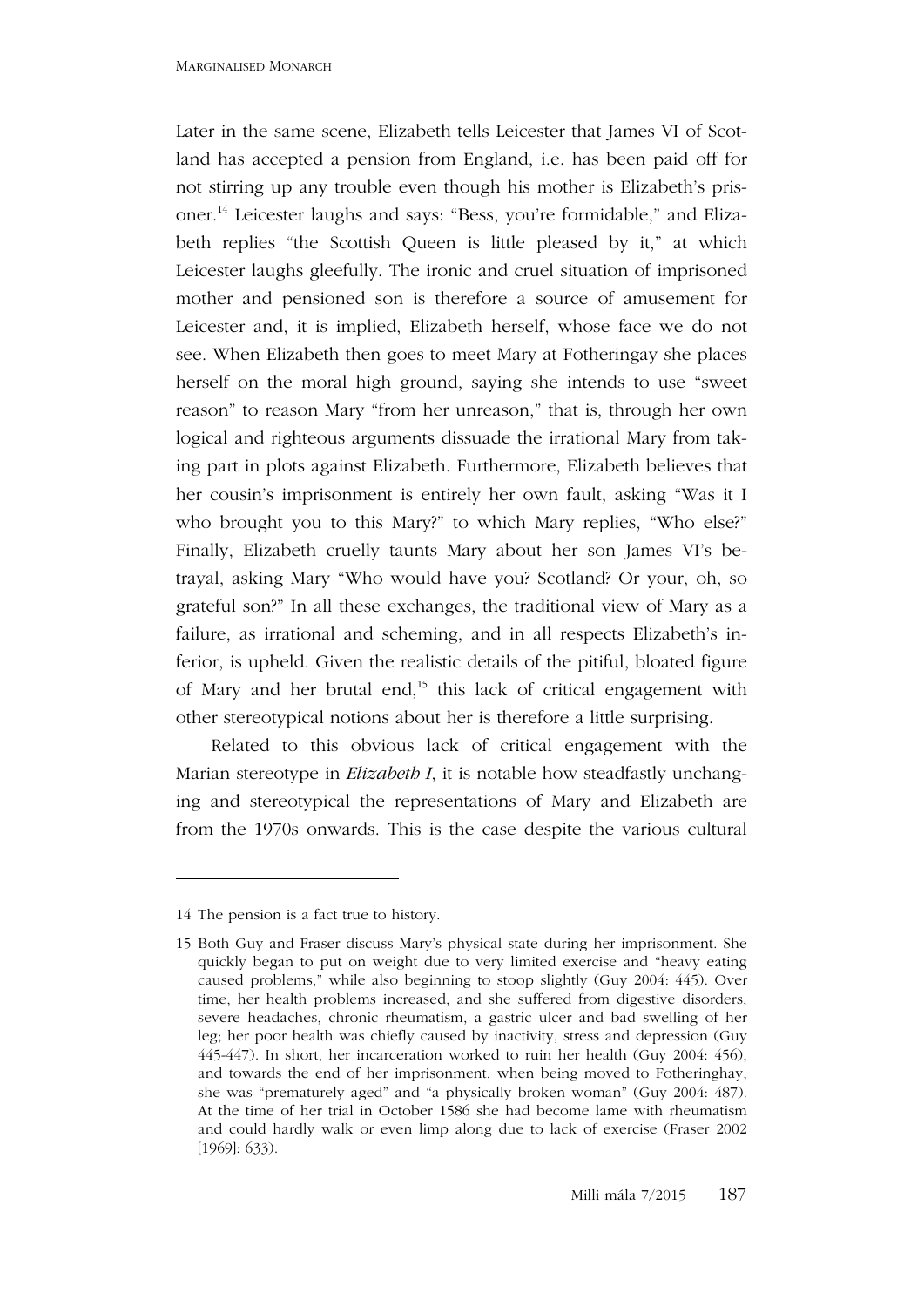and political shifts that took place during this time in the British context.<sup>16</sup> Also, this adherence to stereotypes is all the more surprising since John Guy's groundbreaking biography of Mary had, by the time *Elizabeth: The Golden Age*, *The Virgin Queen*, and *Elizabeth I* were produced, presented some serious scholarly revision of Mary Stuart's political abilities and successes, her relationship with Elizabeth I, the political machinations of Elizabeth's chief advisor William Cecil, and the impact of these on the question of Mary's survival as Queen of Scotland (Guy 2004).

This article began by discussing Mary's marginality in the film *Mary Queen of Scots*, where we have a heroine who has an emotional and romantic appeal; she is a figure to be sympathised with, ineffectual as a queen and a victim of English and Scottish plots. Although Redgrave's Mary is clearly the focus of the film, her English cousin is seen to be superior and the stereotype of masculine, politically clever Elizabeth and feminine, impulsive and disastrous Mary is clearly upheld. After *Mary Queen of Scots*, the mini-series *Gunpowder, Treason & Plot* (2004) is the first filmic dramatization of Mary's story for more than thirty years. The first episode covers Mary's life from her return to Scotland until her surrender to the Scottish lords and subsequent imprisonment in Scotland in 1567.<sup>17</sup> Initially unable to deal with matters of state successfully without the help and advice of her brother Lord James Stuart, Mary (Clémence Poésy) gradually comes into her own as queen with the help of Bothwell's devoted encouragement. After a brief hesitation over how to tackle religious matters, she calls for a religious settlement, i.e. that Scotland stay Protestant and that she practise her Catholic faith in private while getting guidance from John Knox, thus cleverly conning her Protestant lords into thinking she might one day convert to Protestantism. She soon stops letting her brother James order her about, so that his promise to Elizabeth that Mary is a silly girl who will let him rule cannot be fulfilled. In short, Mary is portrayed as an able and shrewd queen who fights against and defeats her enemies, demonstrated most clearly in her assertive,

<sup>16</sup> See footnote 2.

<sup>17</sup> The second episode of the series deals with the life of Mary's son, James VI of Scotland and I of England.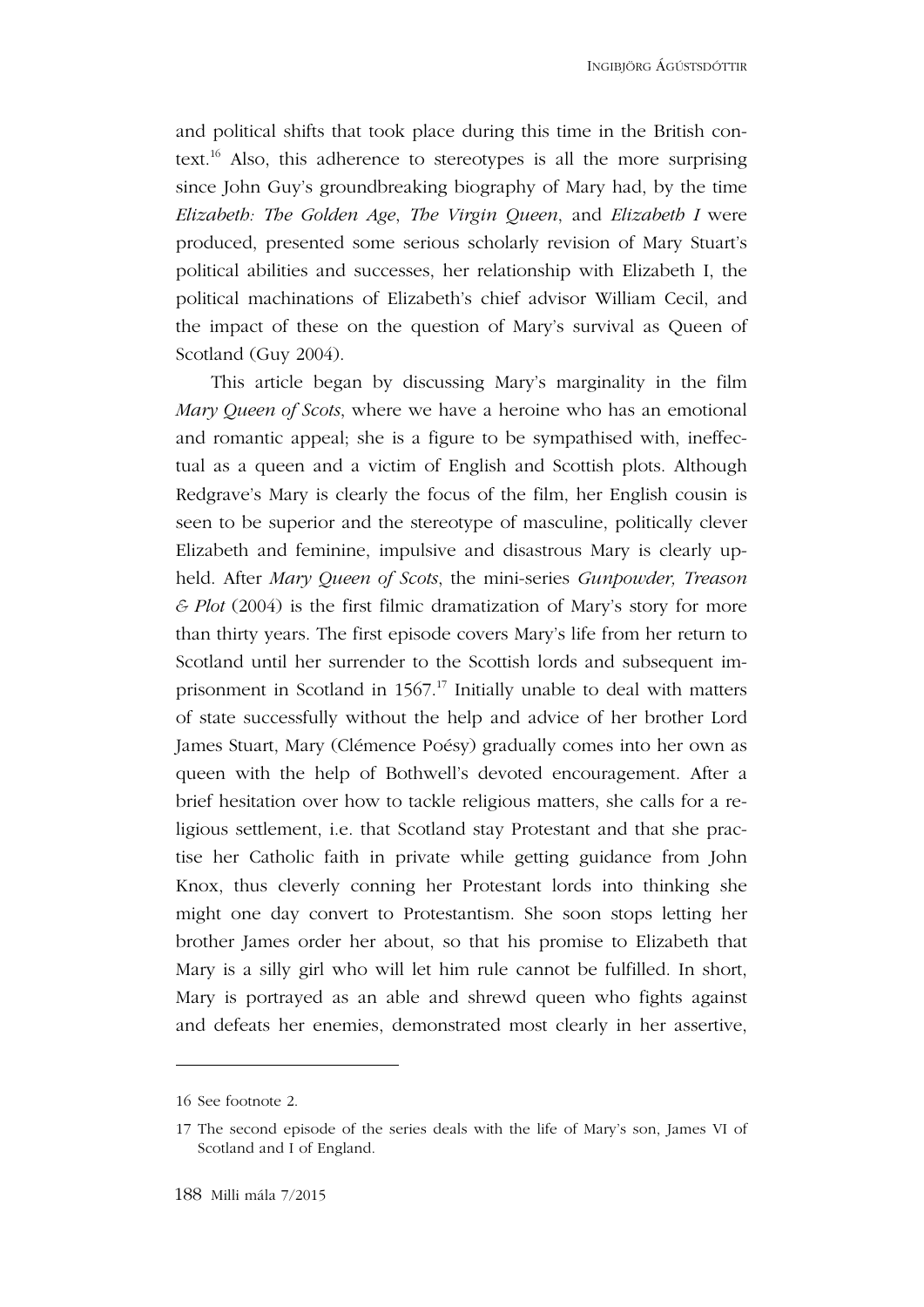1

and by implication manly, demeanour during the Chase-about-Raid. The series thus highlights Mary's strengths as a monarch, as well as portraying her as witty, charming and graceful, much in accordance with historical accounts. However, by having Mary eventually fall for Bothwell (Kevin McKidd) and choose to have Darnley killed to protect her infant son, the series also shows her as ruled by her emotional and feminine side. 18 Despite presenting Mary and Bothwell's attachment in highly romantic terms, the series also highlights the utter folly of marrying Bothwell, which really spelt the end for Mary historically. The series thus arguably presents a more rounded view of Mary's strengths and weaknesses as a monarch than previous portrayals.

As in other major portrayals of Mary, Elizabeth Tudor is again revealed as her greatest enemy in this mini-series. Here, the narrative is interspersed with short scenes at Elizabeth's court, where she orders a subservient Lord James Stuart about. Elizabeth (Catherine McCormack) does not want Mary to have power, she is afraid Mary will become the focus of Catholic uprisings in England and therefore she plots against her Scottish cousin at every opportunity. She is very angry after Mary's son is born and rails against James Stuart, saying Mary is in "total control of Scotland, there is no challenge to her rule." Thus Elizabeth and the two queens' rivalry is a highly significant framework for Mary's story, and Elizabeth, lurking on the periphery with her spiteful schemes, in league with the jealous and power-hungry James Stuart, provides a political dynamic which heavily influences the way in which Mary is presented. Mary is not a marginalized figure in this series; she is the main subject, shown to possess determination and acuity, and is played convincingly and engagingly by Poésy, who "gives a fine performance" according to *Variety* (Adams 2004: n.p.). But neither is Elizabeth I a marginal figure despite being only occasionally seen, since she is shown to be instrumental in much of what befalls Mary during her brief reign in Scotland. It seems simply impossible to dramatise Mary's life without highlighting the influence of Elizabeth and her ultimate triumph over Mary. Mary's life on screen is therefore continually overshadowed and manipulated by the English Gloriana; she cannot gain dramatic life purely on her own terms.

<sup>18</sup> This aspect of the series is discussed in more detail in Ágústsdóttir (2012: 88-89).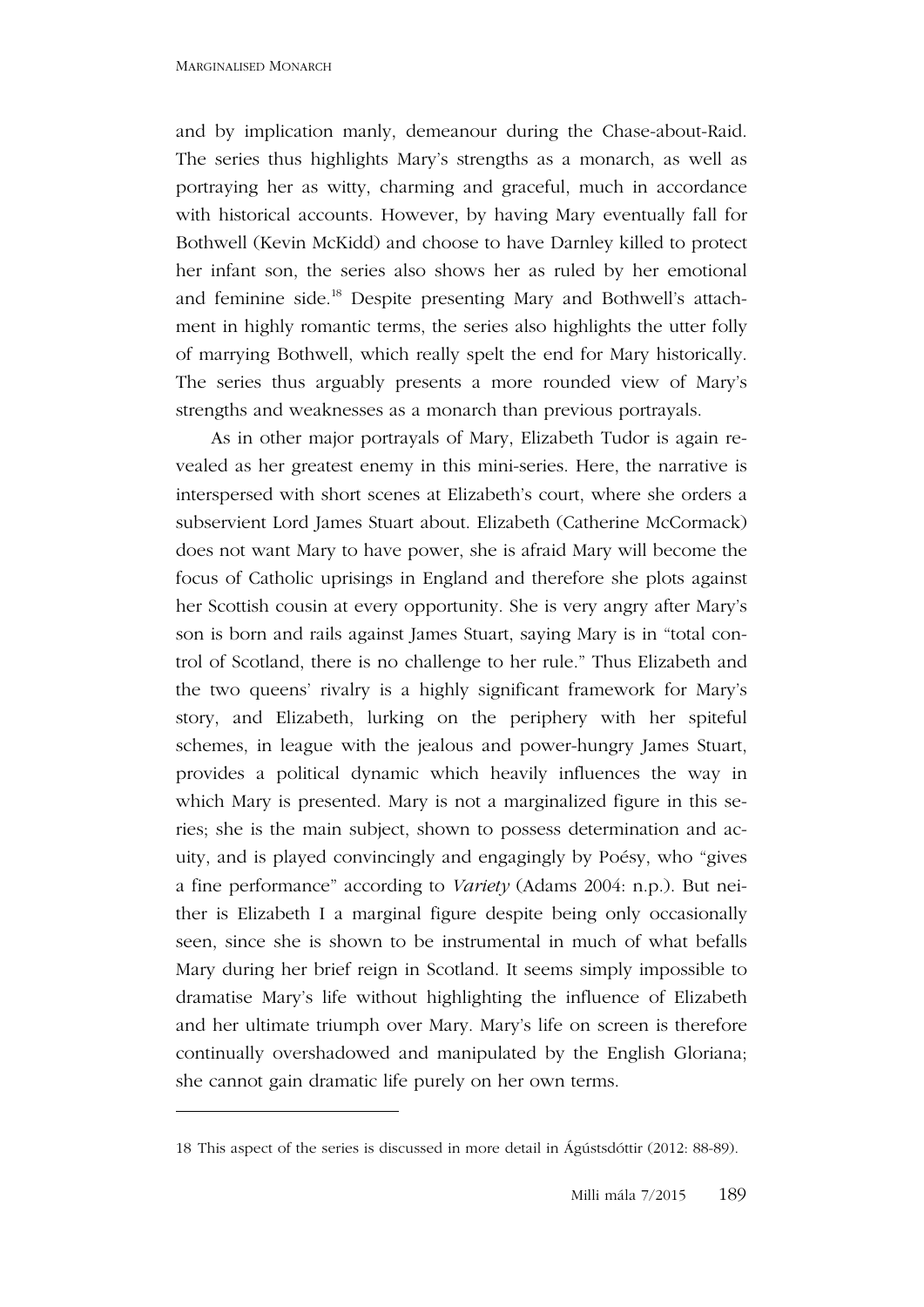Much the same can be said about the last film discussed here, Thomas Imbach's *Mary Queen of Scots* (2013), an adaptation of Stefan Zweig's *Maria Stuart* (1935) and, overall, a rather unconvincing portrayal of Mary, which tries to be artistic and original but fails to convince entirely or take off properly in this endeavour. Mary herself (Camille Rutherford), is the main focus of this film, and Elizabeth never makes an appearance except as either a doll in a puppet show, a painted figure in the many portraits of her presented at the Scottish court, or – once – as a shadowy figure on horseback at the time of Mary's execution. Despite this, the narrative of Mary's life is heavily influenced by the presence of her English cousin. Thus the film begins on the eve of Mary's execution with a voiceover in which Mary reads her letter to Elizabeth in French, starting with the words: "Elizabeth, my dear cousin, this will be the last of my unsent letters. Tomorrow, there will no longer be two queens in England". There are several such voiceovers during the film, wherein Mary expresses her desires, fears and political frustrations to her cousin, albeit in unsent letters, which according to one critic is a clever way to lay bare Mary's emotional state while avoiding the "stolid tendencies" of other historical films on Mary (Weissberg 2013: n.p.). The story is then interspersed by episodes in which Mary's adviser Rizzio oversees a puppet show where Elizabeth and Mary are bickering like children over who is queen, whether the other should wear a crown, and other petty things. This, as Weissberg points out, gives voice to Mary's "troubled relationship" with Elizabeth (Weissberg 2013: n.p.). The puppet Elizabeth also appears during times of crisis for Mary, for instance when her first husband King Francis is dead and the puppet speaks to her as she lies on the floor overcome by grief: "Over, gone and done! In future, choose your husbands very wisely, to keep them alive, my dear." Elizabeth's puppet even appears in the hands of a ghostly Rizzio after he has been killed, as if to taunt Mary. It thus functions as a malicious symbol for the real queen, in truth Mary's adversary, but still someone whose favour and friendship Mary desperately seeks. Elizabeth, despite being presented in such a way, is a looming presence over Mary's life and reign, and someone against whom Mary is continually measuring herself. In the end, a devastated and ruined Mary states the impact Elizabeth has had on her: "For all these years she has been reluc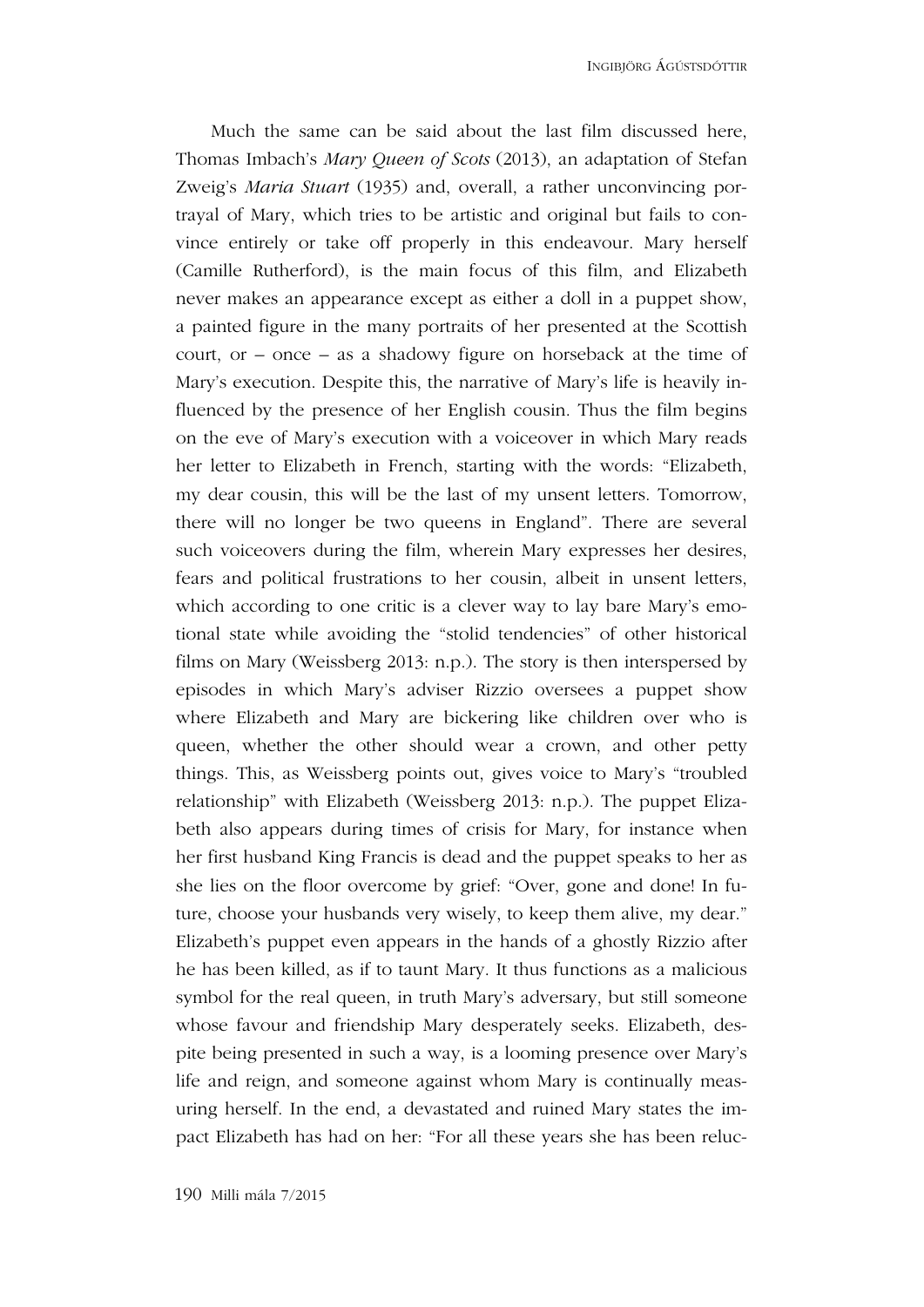tant to meet me. She made me hope and yearn with all her letters and promises to meet. But she is the crowned sovereign now, and I am just a poor woman, without a crown, a country, a people. I can't bear it any longer. I wish she would kill me." Mary's existence is again heavily measured against that of Elizabeth; she cannot function independently from her English cousin in filmic dramatisations of her life.

#### **3. Conclusion**

In conclusion, as Thomas Betteridge aptly states, it seems that historians and filmmakers are still under Elizabeth's spell (Betteridge 2003: 248). Elizabeth's power and success are repeatedly glorified in film adaptations of her story, and in some instances, as in *Mary Queen of Scots* (1971), Mary's portrayal suffers in comparison with Elizabeth's even though the main subject of the film is not Elizabeth. Perhaps this can be partly explained by the twentieth century tendency to use Elizabeth as a "quasi-feminist heroine" or a symbol of feminist independence, as laid out by Moss and Latham (Moss 2006: 798; Latham 2011: 130). In this context, it is important that Elizabeth tends to be seen in terms of a "'masculine' political culture" (Moss 2006: 810). Thus, her "masculine" attributes denote political success, the maintenance and implementation of power and, through these, the move away from stereotypical notions of women as unable to rule effectively. While Mary is presented as Elizabeth's opposite in being feminine, weak and a failure as queen, Elizabeth's supremacy within this frame of comparison is unassailable. A queen, who was in her day and age seen as an "unnatural" woman, has now become a model of success. More important, however, is the fact that the image of Gloriana is used by those "who wish to proclaim themselves inheritors of a great cultural tradition" (Moss 2006: 803). Due to this, the notion of English cultural superiority has become so heavily invested in the myth of Gloriana that the marginalised Queen of Scots, presented as feminine, emotional and politically ineffectual, has little chance of being in any way measured equally to her cousin in modern filmic portrayals of these two rival queens.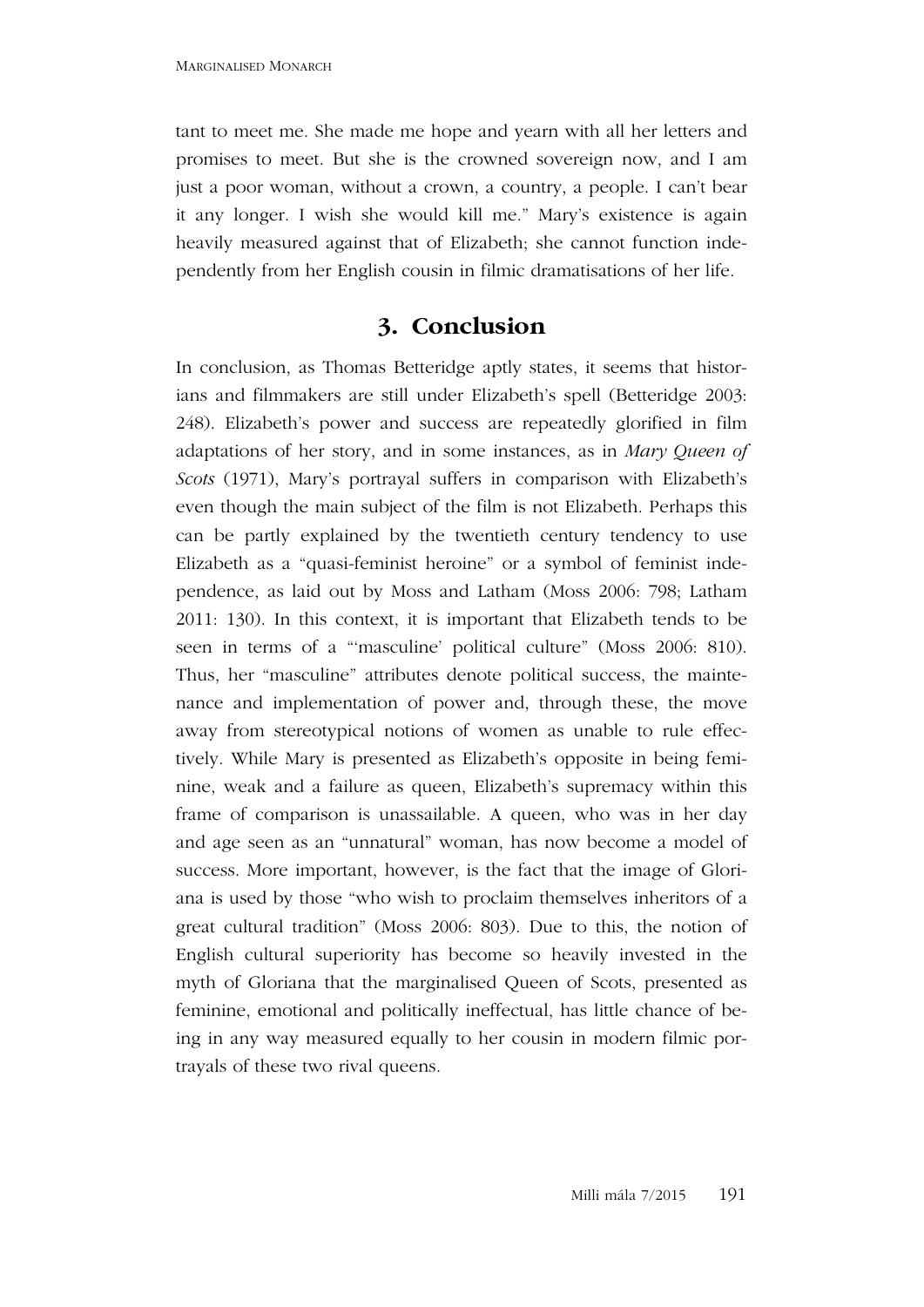#### ÚTDRÁTTUR

## Einvaldur á jaðrinum: María Stúart og menningarlegir yfirburðir "Gloríönu" í **kvikmyndum og sjónvarpi.**

Þessi grein fjallar um hvernig mynd er dregin upp af Maríu Stúart Skotadrottningu og frænku hennar Elísabetu fyrstu Englandsdrottningu í kvikmyndum og sjónvarpsmyndum frá 1970 til dagsins í dag. Sýnt er fram á hvernig María og Elísabet hafa báðar orðið táknmyndir landa sinna, Skotlands og Englands. Engu að síður á ímynd Elísabetar, eins og hún birtist í kvikmyndum og dægurmenningu, sér mun sterkari rætur í hugmyndum um þjóðernislega, menningarlega og sögulega yfirburði Englands. Þess vegna er tilhneiging í kvikmyndum um líf Maríu og Elísabetar að halda uppi og lofsyngja völd og velgengni hinnar ensku "Gloríönu", andspænis því sem margir telja að hafi brugðist á valdatíma Maríu. Þannig kemur saga Maríu iðulega illa út úr samanburði við sögu Elísabetar fyrstu, með þeim afleiðingum að lítið er gert úr hlutverki Maríu, pólitískri þýðingu hennar og gildi hennar og styrk sem þjóðhöfðingja.

*Lykilorð*: María Skotadrottning, Elísabet fyrsta, kvikmyndir og sjónvarp, menningaryfirráð, jaðarsetning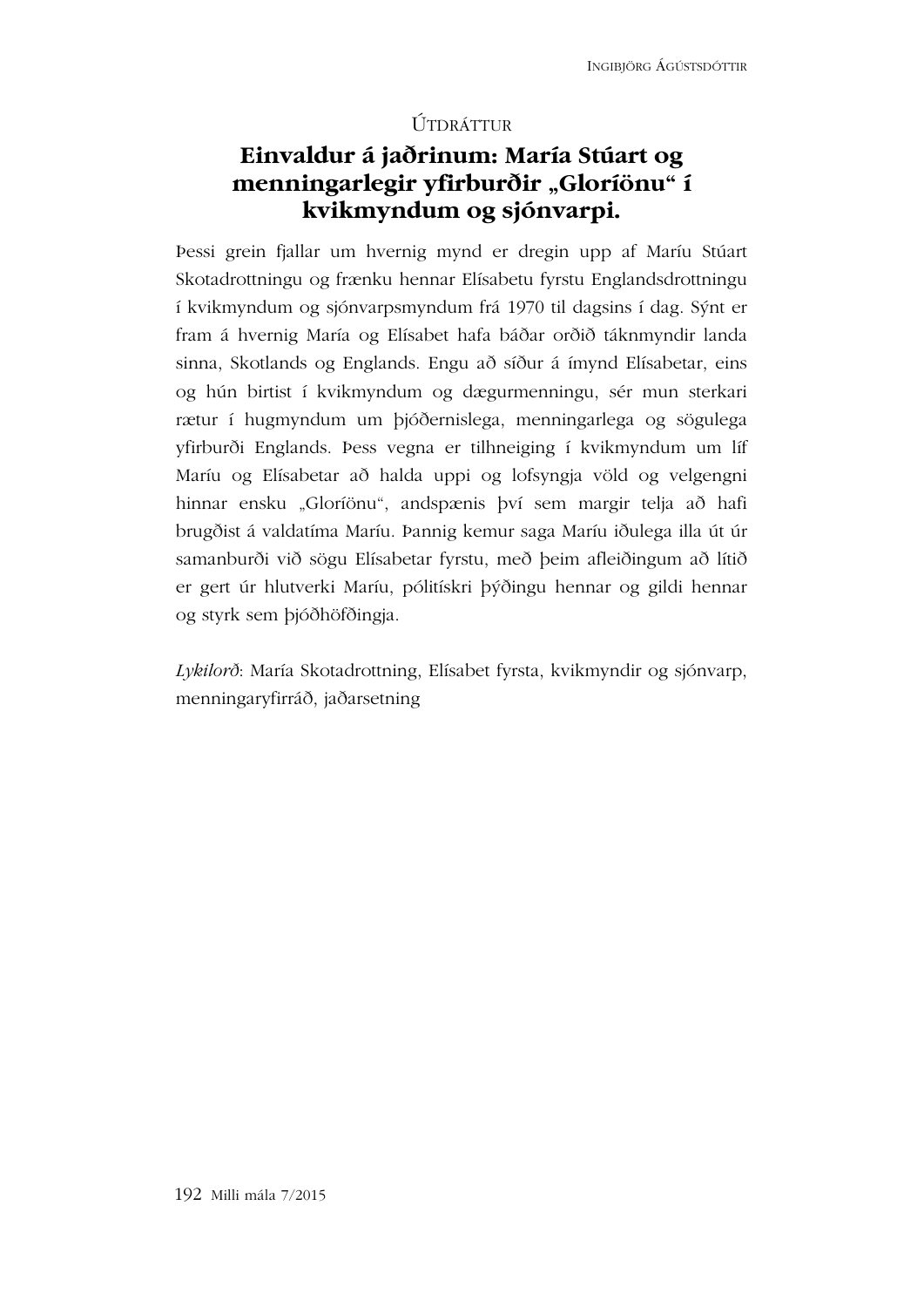#### **ABSTRACT**

## **Marginalised Monarch: Mary Stuart and the Cultural Supremacy of Gloriana as Manifested in Film and Television**

This article discusses portrayals of Mary Stuart, Queen of Scots, and her cousin Elizabeth I of England, in film and TV dramatisations from the early 1970s onwards. It establishes how Mary and Elizabeth have both become icons of their respective country: Scotland, on one hand, and England, on the other. At the same time, Elizabeth's image in popular representations is much more clearly invested in a notion of English national, cultural and historical superiority. As a result, there is a tendency in filmic dramatisations of the lives of both Mary and Elizabeth to uphold and glorify the power and success of the English Gloriana, as set against what many view as the failures of Mary's reign. Thus, Mary's story tends to be measured against and marginalised by that of Elizabeth I, which has the effect that Mary's role, her political importance, her value and strengths as a monarch are denigrated and trivialised.

*Keywords*: Mary Queen of Scots, Elizabeth I, film and TV, cultural supremacy, marginalisation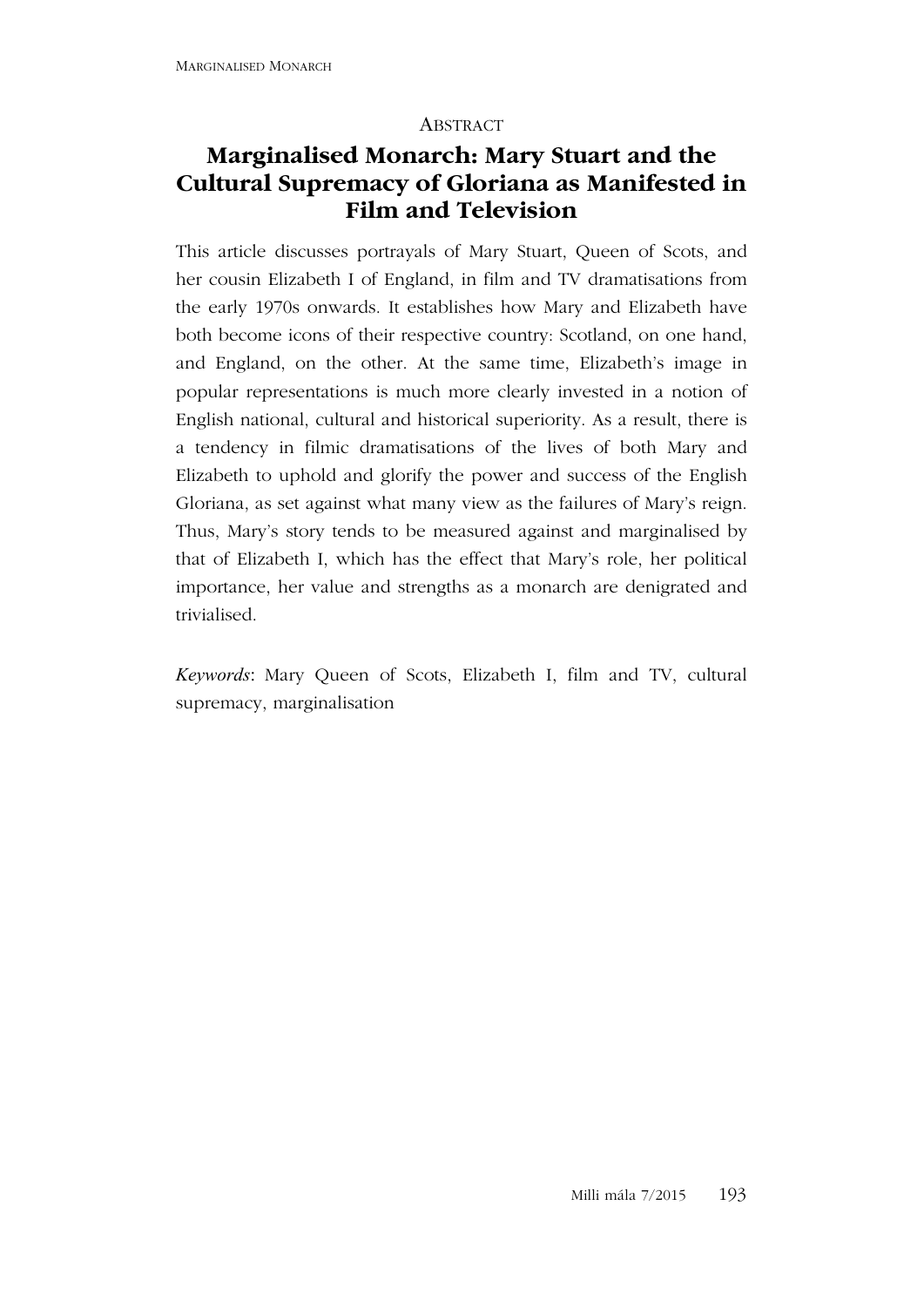#### **Works Cited**

Adams, Mark. 2004. "Gunpowder, Treason and Plot." *Variety*. 4 April, n.p. Web. http://variety.com/2004/tv/reviews/gunpowdertreason-and-plot-1200534198/ [accessed 7 September 2015].

Ágústsdóttir, Ingibjörg. 2012. "Mary Queen of Scots as Feminine and National Icon: Depictions in Film and Fiction." *Rewriting Scotland*. Spec. issue of *Études Écossaises* 15 (2012), pp. 75-93.

Betteridge, Thomas. 2003. "A Queen for all seasons: Elizabeth I on Film." *The Myth of Elizabeth* (pp. 242-259). Eds. Susan Doran and Thomas S. Freeman. London: Palgrave Macmillan.

Breitenbach, Esther, and Lynn Abrams. 2006. "Gender and Scottish Identity." *Gender in Scottish History Since 1700* (pp. 17-42). Eds. Lynn Abrams, Eleanor Gordon, Deborah, Simonton and Eileen Janes Yeo. Edinburgh: Edinburgh University Press.

- Clark, Kearsten. 2009. "Mary Queen of Scots." *Clio's Eye*. Stephen F. Austin State University, Aug.-Sept. 2009, n.p. http://clioseye.sfasu.edu/Archives/Student%20Reviews%20Archiv es/MaryQueenOfScots(Clark).htm [accessed 7 May 2013].
- Doran, Susan. 2009. "From Hatfield to Hollywood: Elizabeth I on Film." *Tudors and Stuarts on Film: Historical Perspectives* (pp. 88-105). Eds. Susan Doran and Thomas S. Freeman. London: Palgrave Macmillan.
- Dunn, Jane. 2004. *Elizabeth & Mary: Cousins, Rivals, Queens.* London: Harper Perennial.
- Ford, Elizabeth A. and Deborah C. Mitchell. 2009. *Royal Portraits in Hollywood: Filming the Lives of Queens*. Kentucky: The University Press of Kentucky.
- Fraser, Antonia. 2002 [1969]. *Mary Queen of Scots*. London: Phoenix Press.
- Giedroyc, Coky, dir. 2005. *The Virgin Queen*. BBC. DVD.
- Graham, Roderick, Richard Martin, Donald McWhinnie, Claude Whatham, and Herbert Wise, dirs. 2006 [1971]. *Elizabeth R*. BBC. DVD.
- Graham, Roderick. 2008. *An Accidental Tragedy: The Life of Mary, Queen of Scots*. Edinburgh: Birlinn.
- Guy, John. 2004. *My Heart is My Own: The Life of Mary Queen of Scots*. London: Harper Perennial.
- Guy, John. 2009. "Mary Queen of Scots (1971)." *Tudors and Stuarts on Film: Historical Perspectives* (pp. 136-149). Eds. Susan Doran and Thomas S. Freeman. London: Palgrave Macmillan.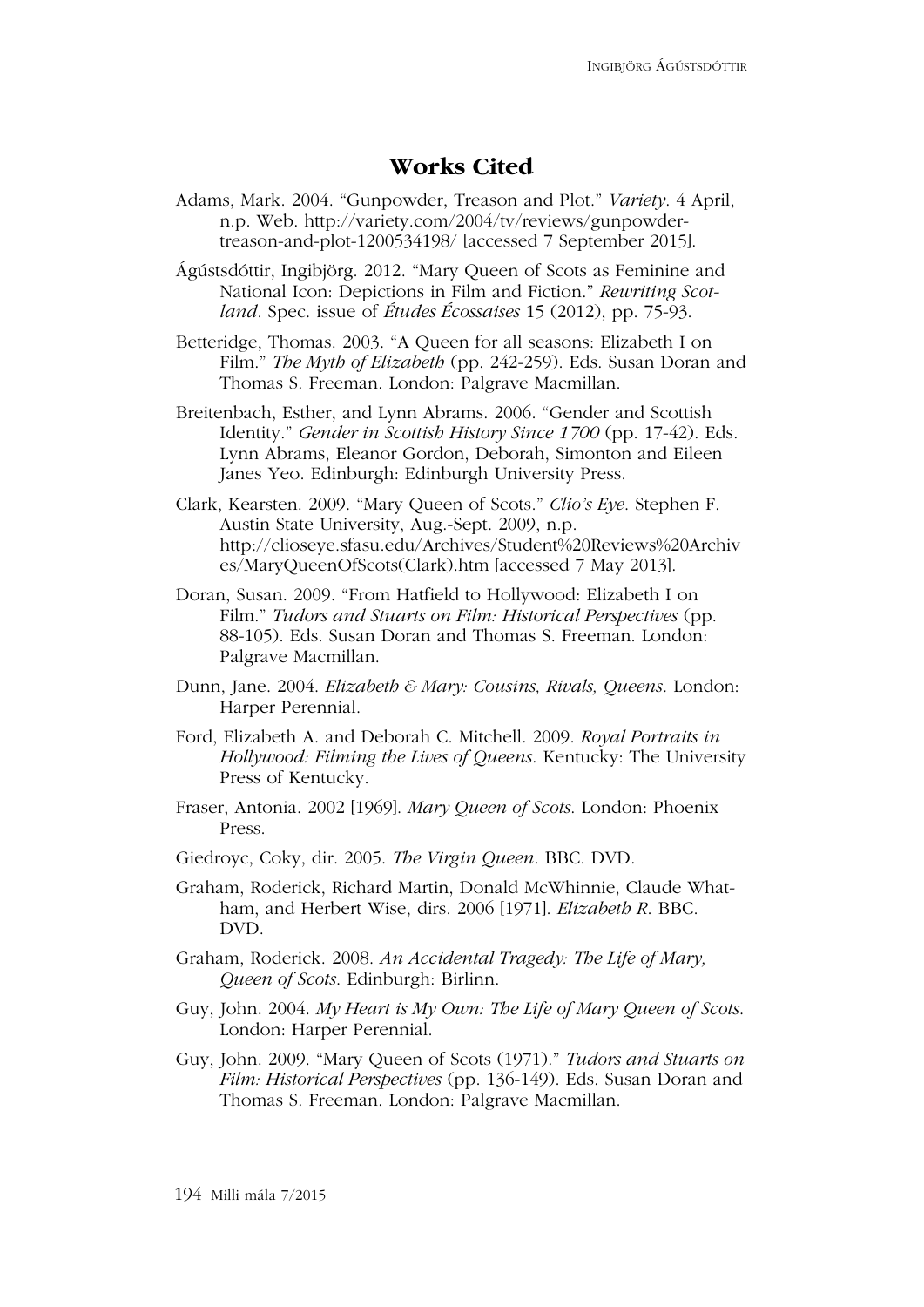- Hennings, Emmy. 2008. "Waging War on History: Elizabeth: The Golden Age." *Screen Education* 49, pp. 34-38. *EBSCOhost* [accessed 1 May 2013].
- Hooper, Tom, dir. 2006 [2005]. *Elizabeth I*. Channel Four Television Corporation. DVD.
- Imbach, Thomas, dir. 2013. *Mary Queen of Scots*. Okofilm, RSRF, ARTE. DVD.
- Jarrot, Charles, dir. 2010 [1971]. *Mary Queen of Scots*. Universal Pictures. DVD.
- Kapur, Shekhar, dir. 2007 [1998]. *Elizabeth.* Universal Studios. DVD.
- Kapur, Shekhar, dir. 2008 [2007]. *Elizabeth: The Golden Age*. Universal Studios. DVD.
- Latham, Bethany. 2011. *Elizabeth I in Film and Television: A Study of the Major Portrayals*. Jefferson: MacFarland & Company.

Levin, Carole. 1999. "Elizabeth: Romantic Film Heroine or Sixteenth-Century Queen?" *Perspectives on History* 37.4, n. pag. *Perspectives Online.* American Historical Association. https://www.historians.org/publications-anddirectories/perspectives-on-history/april-1999/elizabeth-romanticfilm-heroine-or-sixteenth-century-queen [accessed 8 May 2013].

- Lowry, Brian. 2006. "HBO Captures the Castle." Review of *Elizabeth I*. *Variety* 402.9, pp. 25-26. *ProQuest Direct Complete* [accessed 8 April 2013].
- MacKinnon, Gillies, dir. 2004. *Gunpowder, Treason and Plot*. BBC. DVD.
- Moore, Malcolm. 2007. "Catholics Condemn 'twisted' Elizabeth Film." *The Telegraph*, 2 Nov, n.p. http://www.telegraph.co.uk/news/worldnews/1568180/Catholicscondemn-twisted-Elizabeth-film.html [accessed 5 May 2013].
- Morrogh, Michael. 2008. "Hollywood Blockbusters and Historical Reality." *History Review*, September, pp. 46-49.
- Moss, David Grant. 2006. "A Queen for Whose Time? Elizabeth I as Icon for the Twentieth Century." *The Journal of Popular Culture* 39.5, pp. 796-816. *Wiley Online Library* [accessed 30 April 2013].
- Murray, Rebecca. N.d. "Director Shekhar Kapur Discusses Elizabeth: The Golden Age." *About.com Hollywood Movies*. http://movies.about.com/od/elizabeththegoldenage/a/elizabeth92 607.htm [accessed 10 May 2013].
- "The Reign Continues: Making *Elizabeth: The Golden Age*." 2008. Bonus Features, *Elizabeth: The Golden Age*. Dir. Shekhar Kapur. Universal Pictures [2007]. DVD.
- Stanley, Alessandra. 2006. "'Elizabeth I': The Flirty Monarch With an Iron Fist." *The New York Times*, 21 April, n.p.